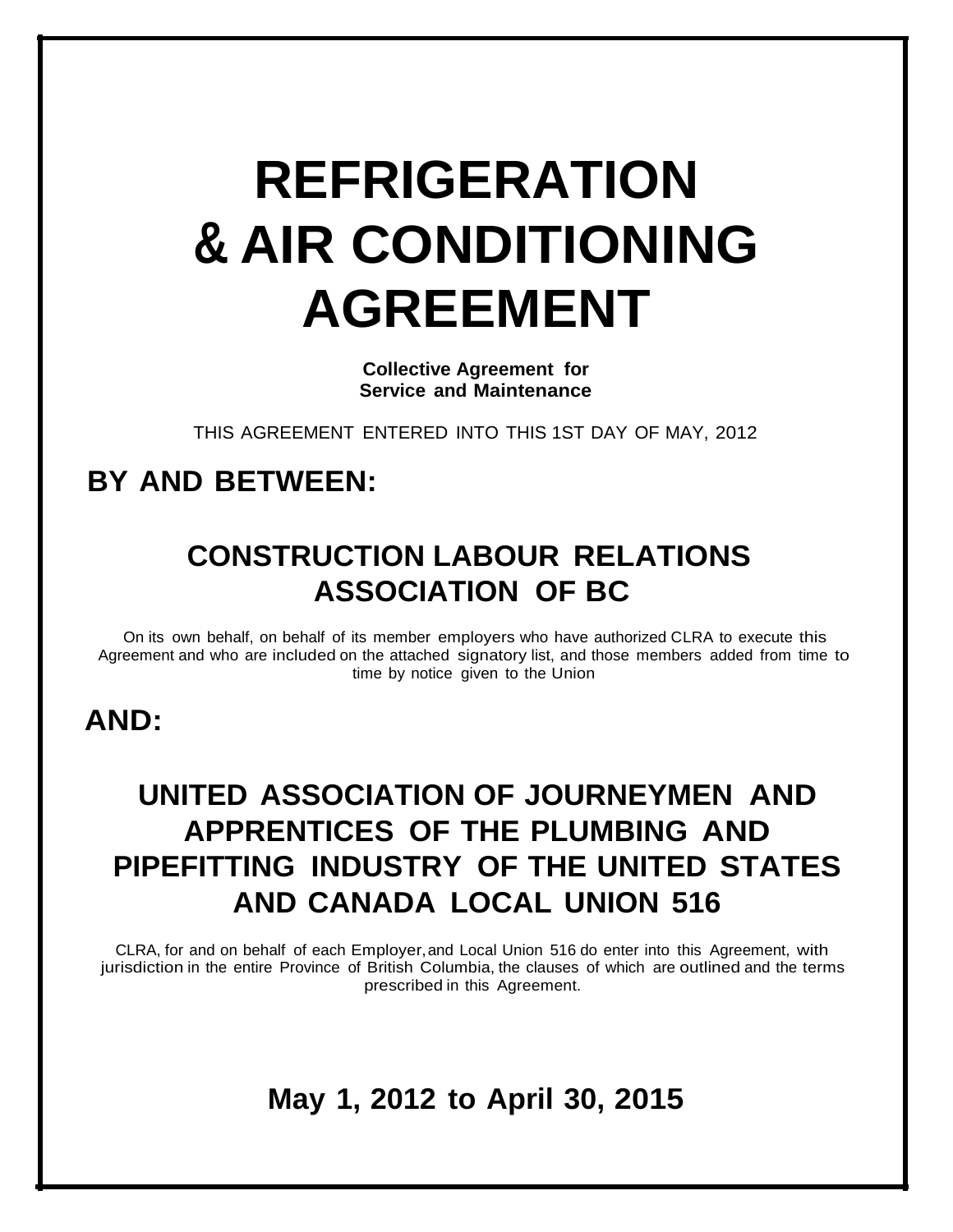### **INDEX**

| Preamble-    |       |  |
|--------------|-------|--|
| Clause       | 1.00  |  |
| Clause       | 2.00  |  |
| Clause       | 3.00  |  |
| Clause       | 4.00  |  |
| Clause       | 5.00  |  |
| Clause       | 6.00  |  |
| Clause       | 7.00  |  |
| Clause       | 8.00  |  |
| Clause       | 9.00  |  |
| Clause       | 10.00 |  |
| Clause       | 11.00 |  |
| Clause       | 12.00 |  |
| Clause       | 13.00 |  |
| Clause       | 14.00 |  |
| Clause       | 15.00 |  |
| Clause       | 16.00 |  |
| Clause       | 17.00 |  |
| Clause       | 18.00 |  |
| Clause       | 19.00 |  |
| Clause       | 20.00 |  |
| Clause 21.00 |       |  |
| Clause 22.00 |       |  |
| Clause 23.00 |       |  |
| Clause 24.00 |       |  |
| Clause 25.00 |       |  |
| Clause 26,00 |       |  |
| Clause       | 27.00 |  |
| Clause 28.00 |       |  |
| Clause 29.00 |       |  |
| Clause       | 30.00 |  |
| Clause 31.00 |       |  |
|              |       |  |
|              |       |  |
|              |       |  |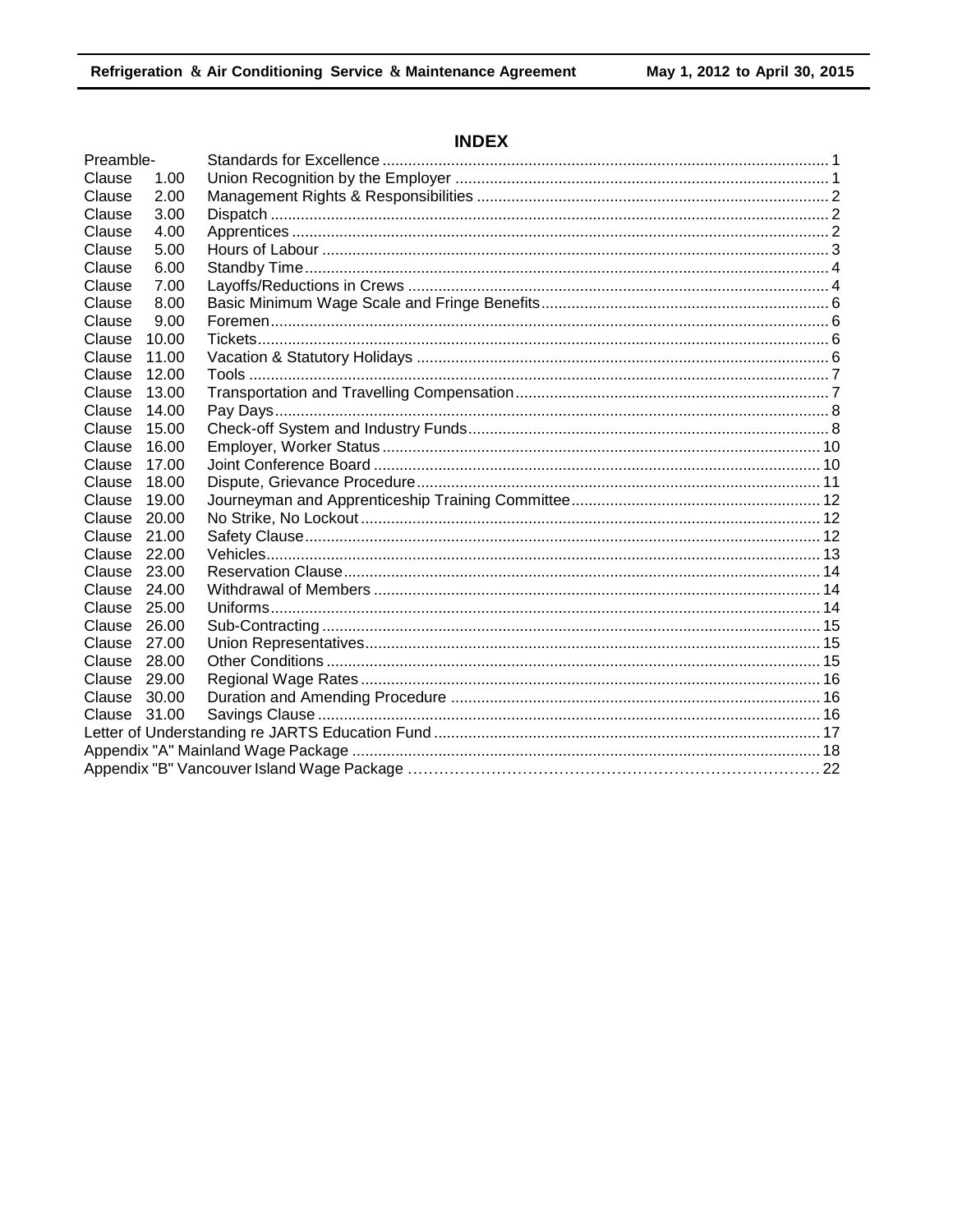#### **UA Canadian Standard for Excellence**

In support of the industry's efforts to provide the quality service through management and employee skills, the Parties agree that Standards for Excellence criteria as agreed by the Parties will form part of this Agreement and that jointly cost shared monthly meetings may be scheduled by the Employer in support of the provision of quality service to clients.

It is recognized that the current Standard for Excellence contains both Employee and Employer responsibilities and as such both parties shall make every reasonable effort to comply with these Standards.

Each Party to this Agreement strives to provide the best "value" to the purchaser of its services. Through this approach the continuing prosperity of the Employers and Employees can be developed. Recognition that change is required on an ongoing basis is key to this continued prosperity. A competitive offering to the marketplace is key to survival and growth.

Training and the continued adoption of technology will assist in this growth and prosperity.

This Agreement shall standardize working conditions of all employees ("Employees") engaged in the repair, service and maintenance of all refrigeration, air conditioning equipment and heat pumps. Establish and maintain fair conditions of labour for all Employees and to provide protection for Employers and Employees in the Industry. It shall also be the purpose of this Agreement to increase the efficiency of workers and to set up a method of settling any differences which may arise between the Parties to this Agreement in a just and equitable manner. Any Employee terminated for just cause shall appear before the UA 516 Standard for Excellence Committee when summoned.

Such is the motive of the following clauses of this Agreement.

#### **CLAUSE 1.00 -- UNION RECOGNITION BY THE EMPLOYER**

- **1.01** The Employer hereby agrees to recognize the Local Union 516 and to engage and employ only members in good standing of this organization in the carrying out of work in connection with the servicing, repair, retrofit and start-up of all product refrigeration; heating, ventilating and air conditioning, heat pump, boiler, transport and marine refrigeration; including all secondary refrigerants, piping, controls, equipment and all appurtenances pertaining to the same.
- **1.02** Maintenance and Service work is the work normally performed by contractors, either by contracts or an emergency call basis, who are equipped to handle all work relating to evacuating, charging, start up, inspection, operating, maintenance and service calls necessary to keep a mechanical system and controls of a refrigeration, air conditioning, heating and/or ventilation or any other newly installed, remodelled, revamped or redesigned mechanical and/or solar system in operational order. Maintenance and Service shall include, but not be limited to, all the maintaining, cleaning, adjusting, repairing, overhauling, starting and balancing of any system or component part thereof, regardless of size or location, including all other Maintenance and Service Work assigned to the Employer by the Customer.
- **1.03** It is understood that the Employer agrees that this is the work encompassing all classes of labour as outlined in this Agreement including any employees involved in the servicing, repair and retrofit of refrigeration or air conditioning equipment. This shall include operators and operating engineers.
- **1.04** The Employer shall allow time off work for any Employee who is serving on a Union Committee, or Delegate to any conference or function at no cost to the Employer.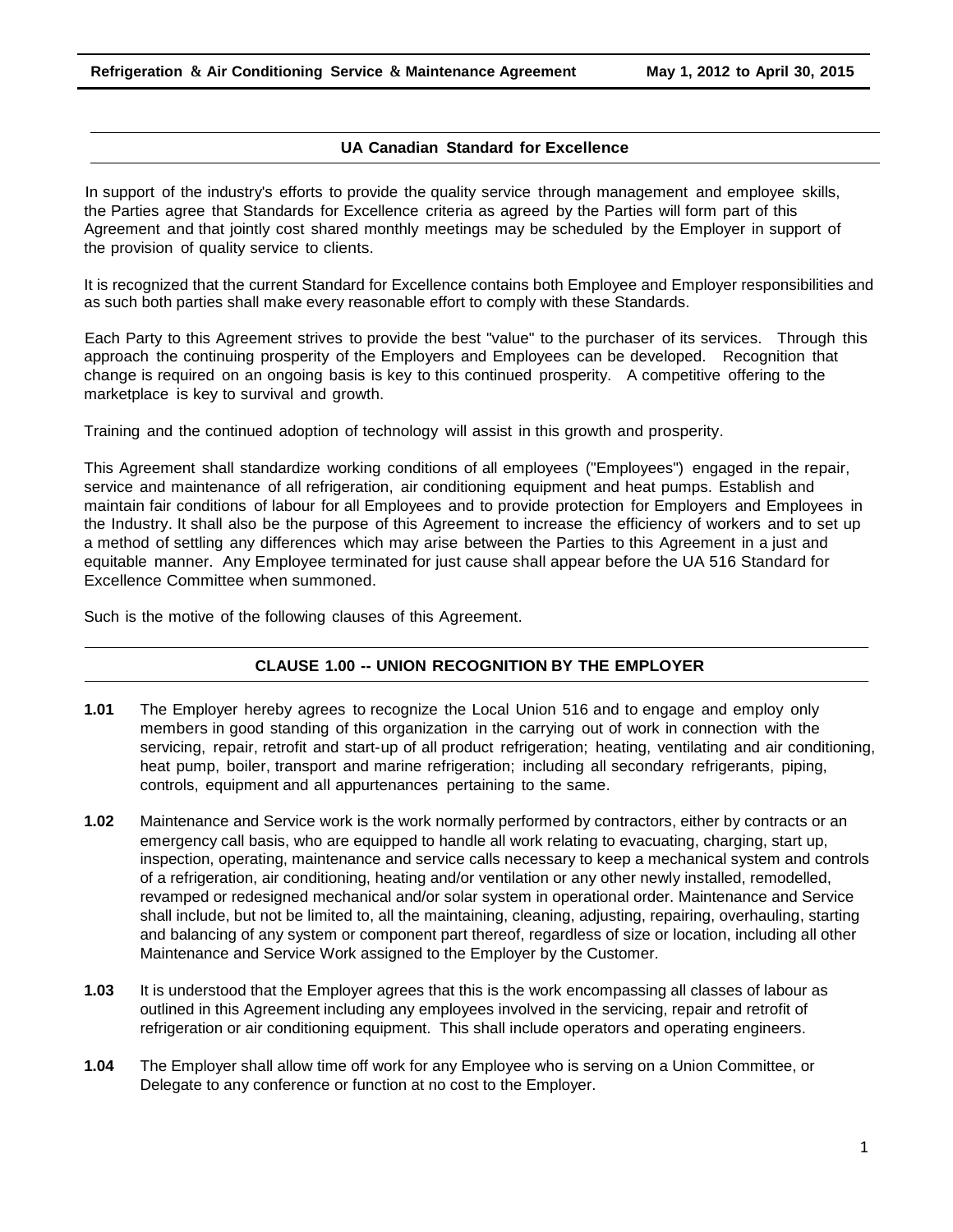#### **CLAUSE 2.00 -- MANAGEMENT RIGHTS & RESPONSIBILITIES**

- **2.01** The management of the Employer's business, including but not limited to the direction of the working force, the right to hire, to plan, direct, control, and schedule all operations (including the scheduling of the work force), the right to establish, eliminate, change or introduce new or improved methods, machinery, quality standards, or facilities is the sole and exclusive prerogative and responsibility of the Employer. All rights not specifically nullified by this Agreement are retained by the Employer.
- **2.02** The Employer is vested with the right to relieve employees from duty because of lack of work or other legitimate reasons, to promote, or discharge for cause in line with this Agreement.
- **2.03** The Employer has the right and responsibility to designate methods and procedures in writing as to how work is to be completed following job specifications, applicable safety regulations, Safety System Review Act, the WorkSafe BC Regulations, and all applicable Acts.
- **2.04** Employers shall have written policies governing employer/employees responsibilities, which both parties will adhere to and which shall be posted. An Employee shall adhere to the Employer's Company policy providing the Company policy does not conflict with this Agreement. Conflicts, if any, shall be referred to the Joint Conference Board.

#### **CLAUSE 3.00 -- DISPATCH**

- **3.01** The Employer shall employ only members in good standing who have been cleared and dispatched by Local Union 516. The Employer shall have the right to name request one hundred (100%) of the members of the union required. All persons dispatched must possess a dispatch slip signed by the Business Manager before commencing work.
- **3.02** Employers reserve the right to refuse to hire Union members who are not acceptable to the Employer. If such refusal takes place, the Business Manager of the Union may request a written statement outlining the reasons for the refusal and the Employer shall supply such written statement.
- **3.03** Should the Local Union 516 be unable to supply such skilled mechanics at the request of the Employer, it shall be the privilege of the Employer under the terms of this Agreement to engage or employ such help as shall be required for this purpose. The Employer agrees to notify Local Union 516 when such help is required. This provision shall include all classes of labour. i.e. Journeymen, Apprentices, and Welders.
- **3.04** It is expected that the apprentice spends an appropriate amount of time being trained by a journeyperson. An apprentice shall work with a journey person in the first full year of their apprenticeship.

#### **CLAUSE 4.00 -- APPRENTICES AND HELPERS**

- **4.01** Each Employer shall employ Refrigeration Apprentices when available on work covered by this Agreement on the ratio of not more than one (1) apprentice to one (1) journeyman and at least one (1) apprentice to three (3) journeymen thereafter, provided however, that it be understood that there are or may be situations where this ratio would be impractical and in which case the Employer will consult with the Business Manager of Local Union 516 with a view to finding a mutually acceptable solution. The Parties recognize the importance of training to the industry and therefore all Apprentices shall attend the JARTS School when scheduled and assigned to do so. All apprentices shall attend any extra instructional classes while attending scheduled schooling.
- **4.02** The Employer shall report to the Journeyman and Apprenticeship Training Committee at six (6),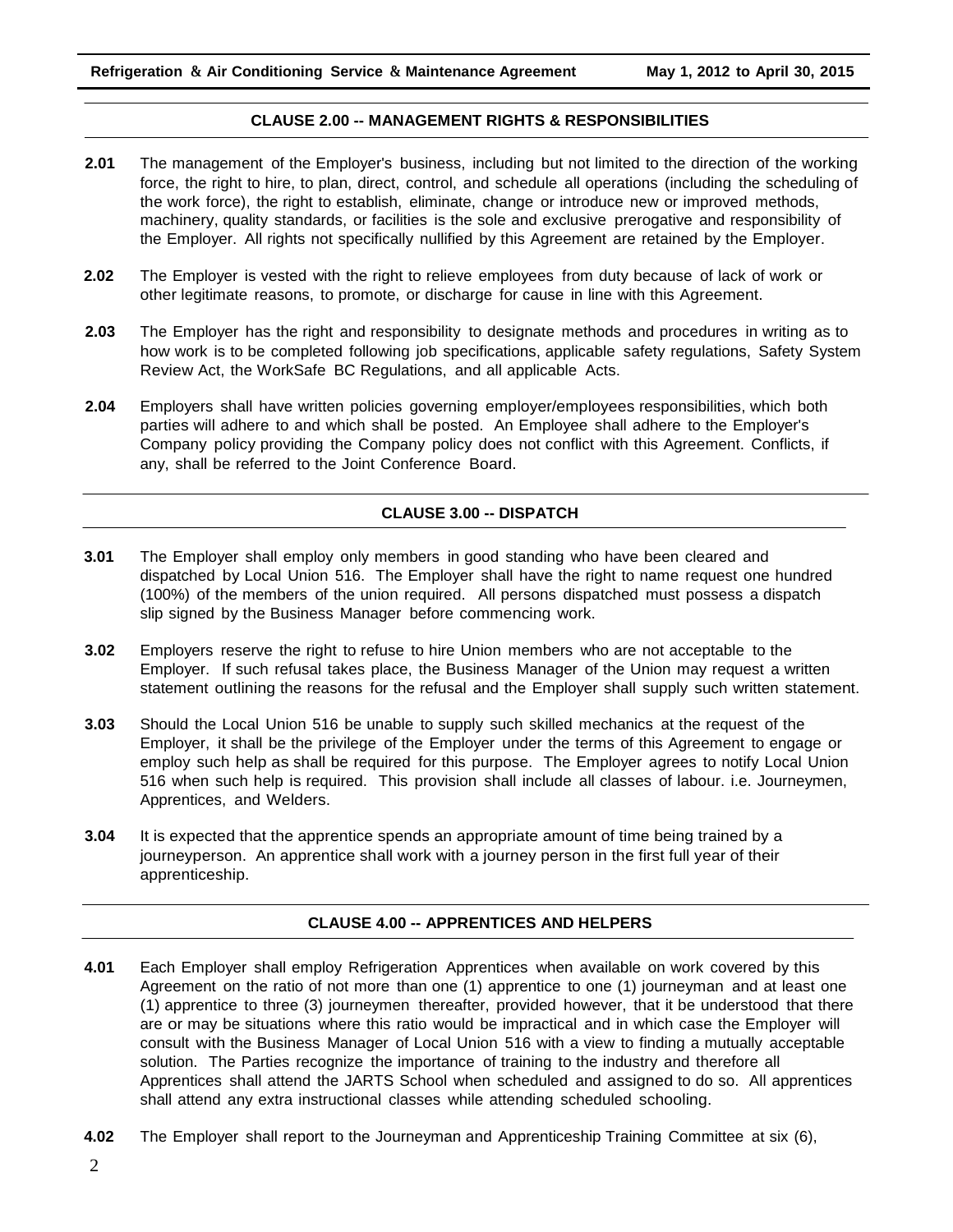twelve (12) months and upon termination/layoff their assessment of apprentice competency. It is understood that Apprentices retain seniority rights as per Clause 7 of this agreement.

- **4.03** It is understood that the Employer has the right to train the Apprentice in all facets of the work (i.e. service, maintenance, installation). Apprentices shall work under the supervision of a journeyman.
- **4.04** A helper may be employed by the Employer for construction work to assist journeypersons and apprentices on the basis of one (1) for each ten (10) journeypersons and apprentices or one per company, whichever is the greater. Helpers shall not work alone. If the Helper meets the expectations of the Employer to become an apprentice, the Helper will be granted three (3) months time credit towards apprenticeship. Helpers will be paid thirteen dollars and fifty cents (\$13.50) plus one dollar and fifty cents (\$1.50) for Holiday Pay with 2 weeks holidays. No contributions for Health and Welfare and Savings are required.

#### **CLAUSE 5.00 -- HOURS OF WORK**

- **5.01** The hours of labour shall be eight (8) hours per day, Mondays to Fridays inclusive. Under the terms of this Agreement this shall be the standard week of forty (40) hours.
- **5.02** Where it is mutually agreed between the Employer and the Employee, an Employee's normal work week may include Saturday as a normal straight time day and his other day off would be on an overtime basis if he is required to work that day. The Employer agrees to guarantee eight (8) hours pay at the straight time rate for work performed on Saturdays when this paragraph becomes operative. Such work to be pre-scheduled and days off to be consecutive.
- **5.03** The standard hours of work are 8:00 am to 4:30 p.m. These hours of work may be staggered in any shop, although each Employee shall have a set starting and quitting time. Start times to be between the hours of 6:00 a.m. and 10:00 a.m. Employees reporting for work at their set start time shall be paid from this point. This shall not exclude the setting up of extra shifts. The starting time may be changed by the Employer with proper notice given to the Employee (i.e. the day before).
- **5.04** A compressed work schedule of four (4) ten (10) hour shifts at straight time rates, either Monday through Thursday or Tuesday through Friday, may be established if mutually agreed by the Employer and the Employees.
- **5.05** In the event of it becoming necessary to work more than one shift, such extra shifts or shift shall be for a minimum period of three (3) nights or until completion of the job, whichever first occurs. Employees engaged for such shifts shall receive a two (2) dollar per hour premium for such work. No Employee shall work through two (2) consecutive shifts in any calendar day.
- **5.06** If an employee reports for work and the Employer has failed to notify the Employee previously that the Employee's services are not required, the Employee shall be paid a minimum of four (4) hours pay. Or if an Employee is called out on an off day he shall receive a minimum of two (2) hours pay at the prevailing rate of pay. When an Employee is called out from his place of residence after the regular shift, double time rates shall apply.
- **5.07** All service work carried out by Employees in excess of the hours of work set forth in the foregoing shall be considered as overtime and shall be paid for by the Employers at the rate of time and onehalf for the first three (3) hours after the Employee's quitting time, after which double time rates shall apply. Overtime on such extra shifts as may exist shall be computed on the same basis. If the Employee is required to work over ten (10) hours in one shift, the Employer will reimburse the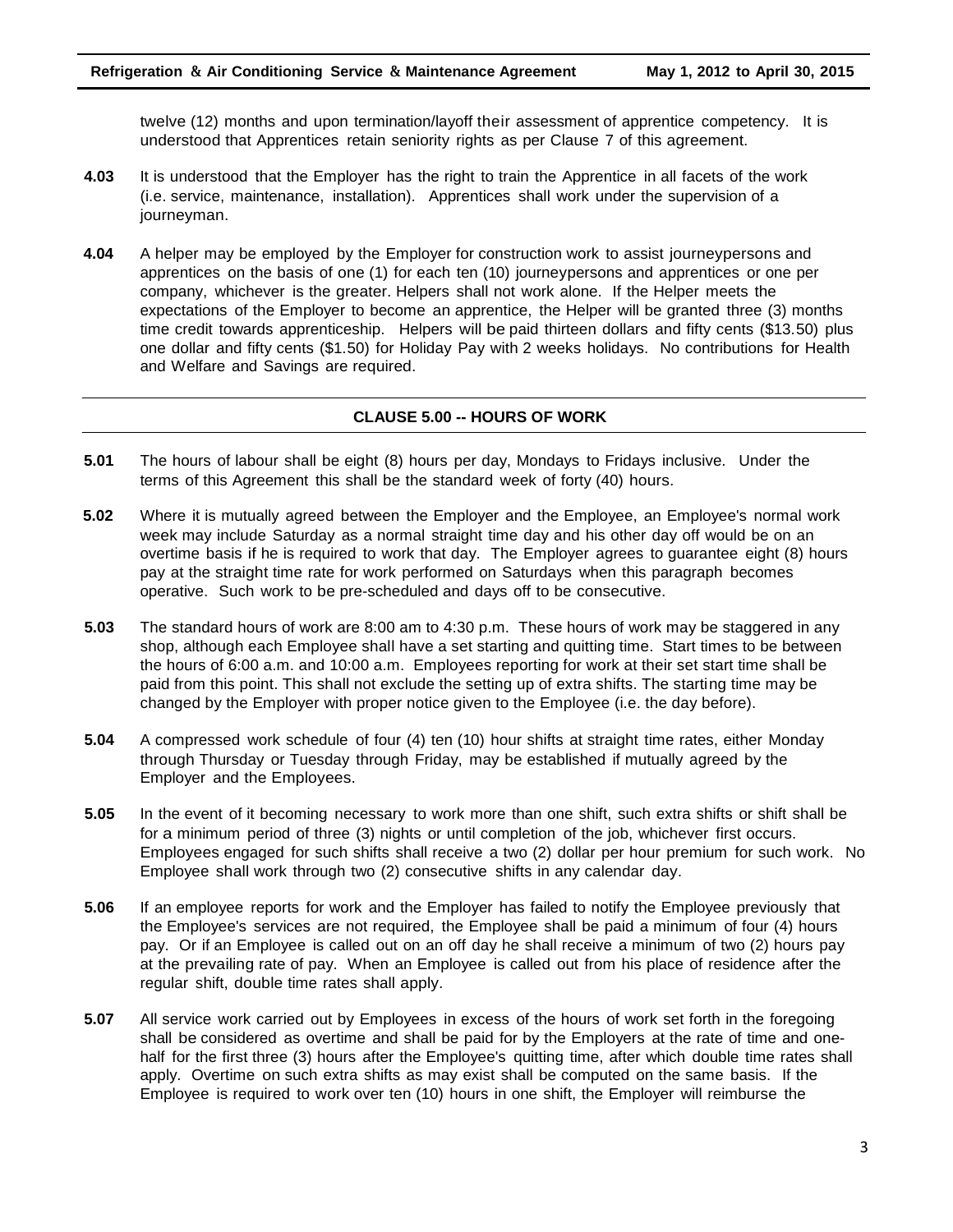Employee for the reasonable cost of the meal, (a ten (10) dollar limit), based on the supply of receipts.

All construction work carried out by Employees in excess of the hours set forth shall be considered as overtime. If an Employee has completed their regular work week and they are scheduled for a Saturday shift (8:00a.m. to 4:30 p.m.) they shall be guaranteed to be paid at the rate of time and one half for eight (8) hours. All work carried out on Sundays and Statutory Holidays recognized by this Agreement shall be paid for at the rate of double time. All callouts from home shall be paid at double time rates.

**5.08** Employees shall be granted a paid "Coffee Break" once in the morning and once in the afternoon.

#### **CLAUSE 6.00 -- STANDBY TIME**

**6.01** When an Employee is required by the Employer to standby and be available to perform emergency work outside of the scheduled hours or work he shall be paid the following:

| Monday    | 1 hr at straight time plus actual hours worked at the prevailing rate.    |
|-----------|---------------------------------------------------------------------------|
| Tuesday   | 1 hr at straight time plus actual hours worked at the prevailing rate.    |
| Wednesday | 1 hr at straight time plus actual hours worked at the prevailing rate.    |
| Thursday  | 1 hr at straight time plus actual hours worked at the prevailing rate.    |
| Friday    | 1 hr at straight time plus actual hours worked at the prevailing rate.    |
| Saturday  | 1.5 hrs at straight time plus actual hours worked at the prevailing rate. |
| Sunday    | 1.5 hrs at straight time plus actual hours worked at the prevailing rate. |

- **6.02** The parties recognize the need to provide emergency service however, the Employee retains the right to refuse standby time within reason.
- **6.03** Standby time will be paid on the basic hourly rate exclusive of all benefits and tickets.
- **6.04** Where the Employee wishes, these moneys may be contributed to the individual's savings plan.
- **6.05** The Employer shall not be liable for over contributions into an Employee's savings plan.

#### **CLAUSE 7.00 -- LAYOFFS/REDUCTIONS IN CREWS**

- **7.01** Upon termination or layoff, the employee will be allowed one (1) hour with pay to pick up his tools. The Employer will provide transportation to the Employee's residence for the Employee and his tools in those cases where the Employee operates an Employer supplied vehicle.
- **7.02** Employees shall be given their Employment Insurance Separation Certificate at time of termination or lay off on the job, or where possible arrangements made whereby their cheque and Employment Insurance Separation Certificate will be mailed to them not later than the following day.
- **7.03** Should it be necessary to reduce the working forces on the job or in the shop, the Employer shall lay off due to a shortage of work in the following sequence:
	- **(a)** The Potential Member (Permit)
	- **(b)** The Travel Card Members
	- **(c)** Members of Local 516. Layoff shall be on the basis of last hired, first to go. Determination shall be as dated on Local 516 dispatch slip. It is recognized that due to employees having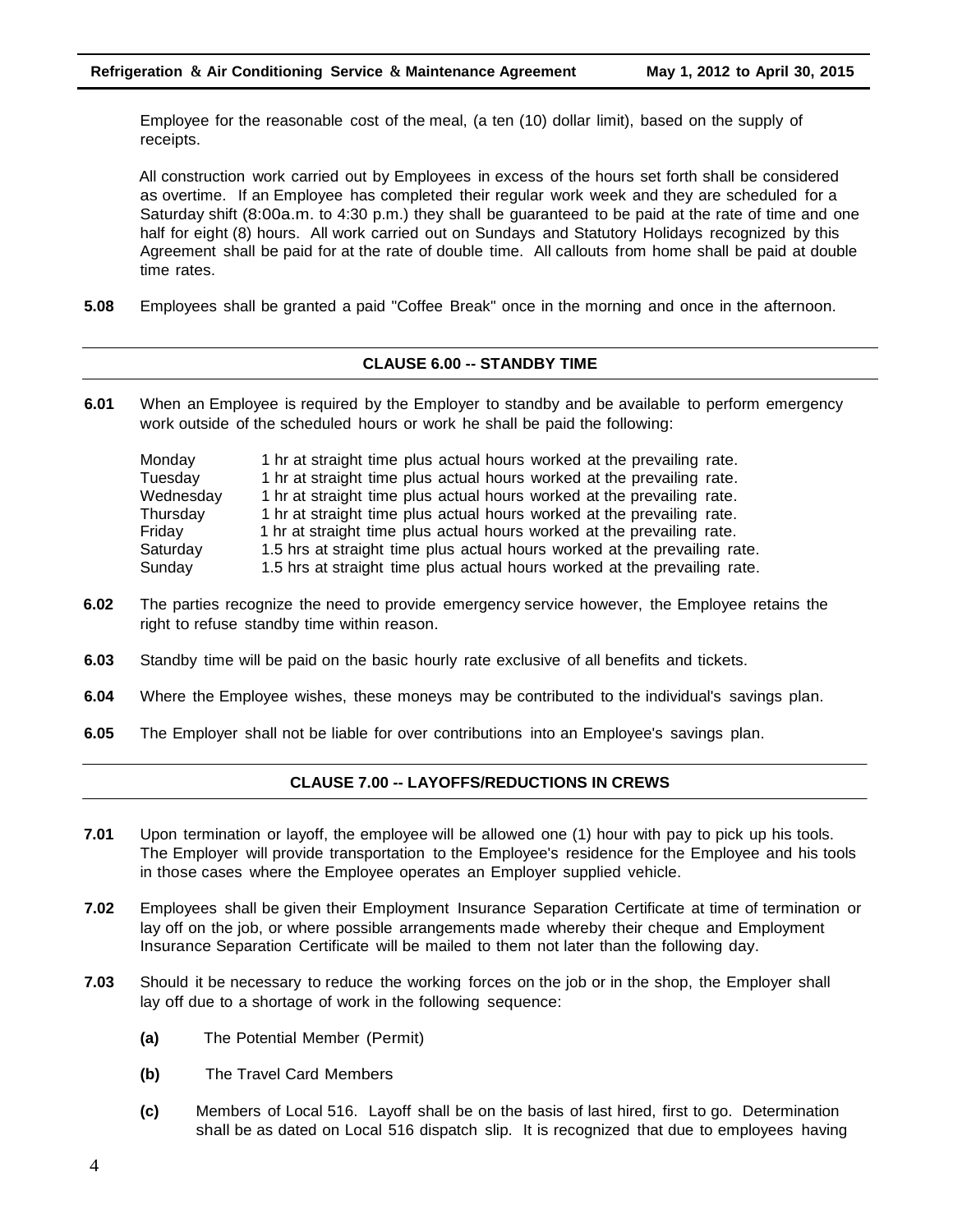special skills in the refrigeration trade, circumstances may arise where there is a need to lay-off out of sequence. If agreement cannot be reached between the Employer and the Union, disputes will be referred to the Joint Conference Board.

- **7.04** It is understood that Employees laid off under these circumstances shall be the first person(s) rehired when work picks up again in this sector of the trade.
- **7.05** If the Employer finds it necessary to keep the Travel Card or Permit Man employed, then in such case he shall consult the Business Manager of the Union and receive his permission to do so.
- **7.06** Employees do not retain seniority rights until they have completed twelve months of employment, severance pay provisions will however continue to be required after three (3) months employment as per the Employment Standards Act.
- **7.07** Employment Standards Act provisions regarding the liability resulting from length of service:
	- **(1)** After three (3) consecutive months of employment, the employer becomes liable to pay an employee an amount equal to one week's wages as compensation for length of service.
	- **(2)** The employer's liability for compensation for length of service increases as follows:
		- **(a)** after 12 consecutive months of employment, to an amount equal to 2 weeks' wages
		- **(b)** after 3 consecutive years of employment, to an amount equal to 3 weeks' wage plus one additional week's wages for each additional year of employment, to a maximum of 8 weeks' wages.
	- **(3)** The liability is deemed to have been discharged if the employee
		- **(a)** is given written notice of termination as f o l l o w s :
			- **(i)** one weeks' notice after 3 consecutive months employment
			- **(ii)** 2 weeks' notice after 12 consecutive months of employment
			- **(iii)** 3 weeks' notice after 3 consecutive years of employment, plus one additional week for each additional year of employment, to a maximum of 8 weeks' notice
		- **(b)** is given a combination of written notices under subsection (3) (a) and money equivalent to the amount the employer is liable to pay, or
		- **(c)** terminates the employment, retires from employment, or is dismissed for just cause
	- **(4)** The amount the Employer is obligated to pay becomes payable upon termination of the employment and is calculated based on 40 hours per week except when the employee's regular work week is less than 40 hours (as agreed to by the Employer and employee) in which case the lesser applies.
	- **(5)** For the purpose of determining the termination date under this section, the employment of an employee who is laid off for more than a temporary lay-off is deemed to have been terminated at the beginning of the layoff.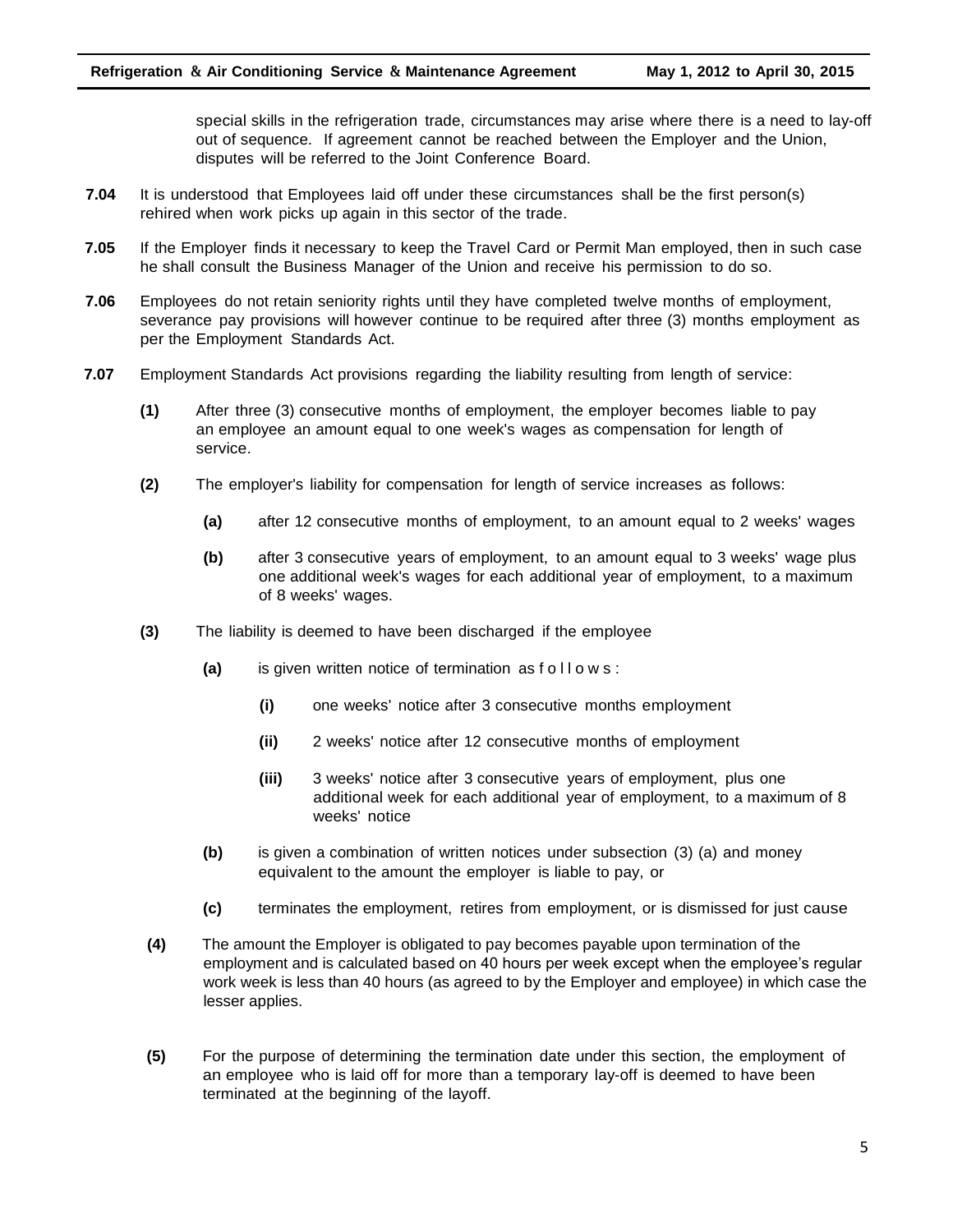#### **CLAUSE 8.00 -- BASIC MINIMUM WAGE SCALE AND FRINGE BENEFITS**

**8.01** Under the terms of this Agreement both parties shall agree to the following minimum rates outlined herein. See Appendix "A" on page 19.

#### **CLAUSE 9.00 -- FOREMEN**

**9.01** When the Employer employs five (5) or more members of Local516 on a job site or in a service shop, one (1) shall be designated a working Foreman and shall be paid a premium often percent (10%) above his regular wage rate for each hour he works as a Foreman. Any Journeyman designated as a General Foreman shall be paid fifteen percent (15%) above his regular wage rate for each hour he works as a General Foreman.

#### **CLAUSE 10.00 -- TICKETS**

- **10.01** When a Refrigeration T.Q. holder has a "B" Gas Ticket he shall be paid eighty cents (\$0.80) above his regular rate of pay**.** When a Refrigeration T.Q. holder has an "A" Gas Ticket he shall receive one dollar and sixty cents (\$1.60) in addition to his regular rate of pay, when used. When a Refrigeration TQ Holder has an RE Electrical ticket, he or she shall receive forty cents (\$ 0.40) in addition to their regular rate of pay**.** The maximum premium paid to any Employee will be two dollars (\$2.00) per hour when an Employee is using "A" Gas or "RE" Electrical Tickets. The "A" Gas Ticket or "RE" Electrical Ticket premiums are to be paid only if the Employer requires the Employee to have the Ticket. If the Employer is working in a facet of the trade where no Ticket is required, the Tickets are not paid for. Ticket payment will be effective from the date the Ticket is issued.
- **10.02** Testing costs to renew welding tickets shall be borne by the Employer.
- **10.03** The parties agree it is the intent that all employees are expected to obtain their RE Ticket Certification no later than December 31, 2013.

#### **CLAUSE 11.00 -- VACATION AND STATUTORY HOLIDAYS**

- **11.01** Employees shall receive combined Holiday and Vacation Pay as outlined in Clause 8.01. This shall represent three weeks annual vacation, and Statutory Holidays. The recognized "Statutory" Holidays are: New Year's Day, third Monday in February (Family Day) which may be worked at straight time with the preceding or following Monday to be taken in lieu, Good Friday, Easter Monday, Victoria Day, Canada Day, Friday before B.C. Day, B.C. Day, Friday before Labour Day, Labour Day, Thanksgiving Day, Remembrance Day, Christmas Day, Boxing Day**,** Employee Birthday (taken by the Employee within one week (either side) of the Employee's birthday) and any other day declared as such by the Provincial or Federal Government.
- **11.02** Where mutually agreed the Employee may take two (2) consecutive three (3) day weekends in place of any of the three (3) four (4) day weekends established in 11.01 above (Easter Weekend, B.C. Day Weekend, Labour Day Weekend).
- **11.03** When Statutory Holiday falls on a Saturday or Sunday, the following work day or days shall be taken off in lieu.
- **11.04** When an Employee is required to work on Statutory Holidays recognized by this Agreement he shall be paid double time for all hours worked and shall receive one (1) day in lieu without pay.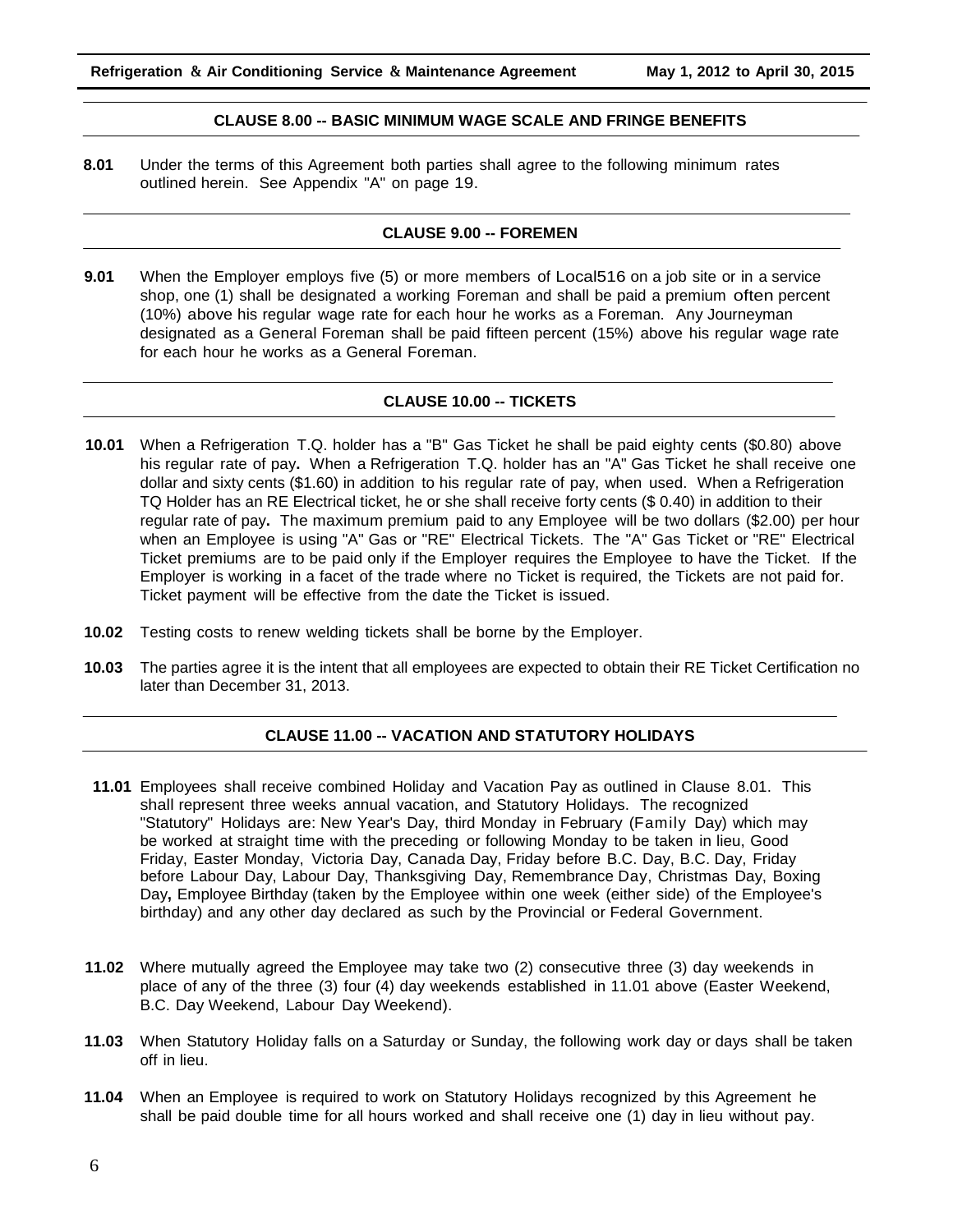#### **Refrigeration & Air Conditioning Service & Maintenance Agreement May 1, 2012 to April 30, 2015**

- **11.05** Vacation and Statutory Holiday Pay shall be paid every payday.
- **11.06** The Employees shall receive three (3) weeks annual vacation which may be taken in more than one period but shall not be unduly fragmented.
- **11.07** Holidays taken during the time period June 1 to September 30 shall be approved on a seniority basis so that they do not adversely affect the operations of the Employer.

#### **CLAUSE 12.00 -- TOOLS**

**12.01** The Employer shall supply all tools used by Employees in carrying out their duties or, by mutual agreement, the Employees shall supply their own tools at the rate of eighteen cents (\$0.18) per day per one hundred dollars (\$100.00) value of tools based on a minimum value of \$3,000.00. The Employees shall endeavour to protect tools from loss. The Employer shall replace an Employee's tools on the basis of tool for tool and make for make to the value of tools agreed to between the Employer and the Employee. This coverage will only apply in cases of fire or theft by forced entry.

#### **CLAUSE 13.00 -- TRANSPORTATION AND TRAVELLING COMPENSATION**

- **13.01** Employees sent out-of-town shall receive their board and transportation to and from such work. When it is necessary for the Employee to make an overnight stay on out-of-town work, he shall be supplied room and board or paid a subsistence allowance of one hundred dollars (\$100.00) per day or upon receipt of vouchers covering reasonable expenditures. Payment shall be made on actual overnight stays, with meal costs provided for additional day only travel.
- **13.02** Traveling Time by Public Transportation during normal working week shall be paid for at the rate of single time based on eight (8) hours in twenty-four (24) hours. Two (2} hours straight time to be paid going and two (2) hours return if called upon to travel by public transportation before or after normal working day. Where an Employer requests an Employee to travel by public conveyance on Saturdays and Sundays, he shall be paid at the rate of time and one-half (double time going and single time rate on the return trip).
- **13.03** Where an Employee is required to drive a vehicle on out-of-town work, such hours of driving shall be paid for at the same rate as working time.
- **13.04** Employees shall be at the job or job site at their appointed start time within the free zone of the Lower Mainland defined as that area west of 276th Street south of the Fraser River and west of 272nd Street north of the Fraser River.
- **13.05** New Employees hired by the Employer who choose to reside outside the Free Zone, or existing Employees who choose to relocate outside the Free Zone, shall have deducted from their wage rate an amount of fifty-two cents (\$0.52) per kilometre (as per the Canada Revenue Agency) based on the distance from Employee's residence to the boundary of the Free Zone both ways. Should the Employee not have to travel into or through the Free Zone to work on any given work day, this amount will not be deducted.

#### **CLAUSE 14.00 -- PAY DAYS**

**14.01** The Employer shall pay on a weekly or bi-weekly basis (with weekly draws if requested by the Employee). The draw will be on the basis of the base hourly rate less applicable taxes as pre-arranged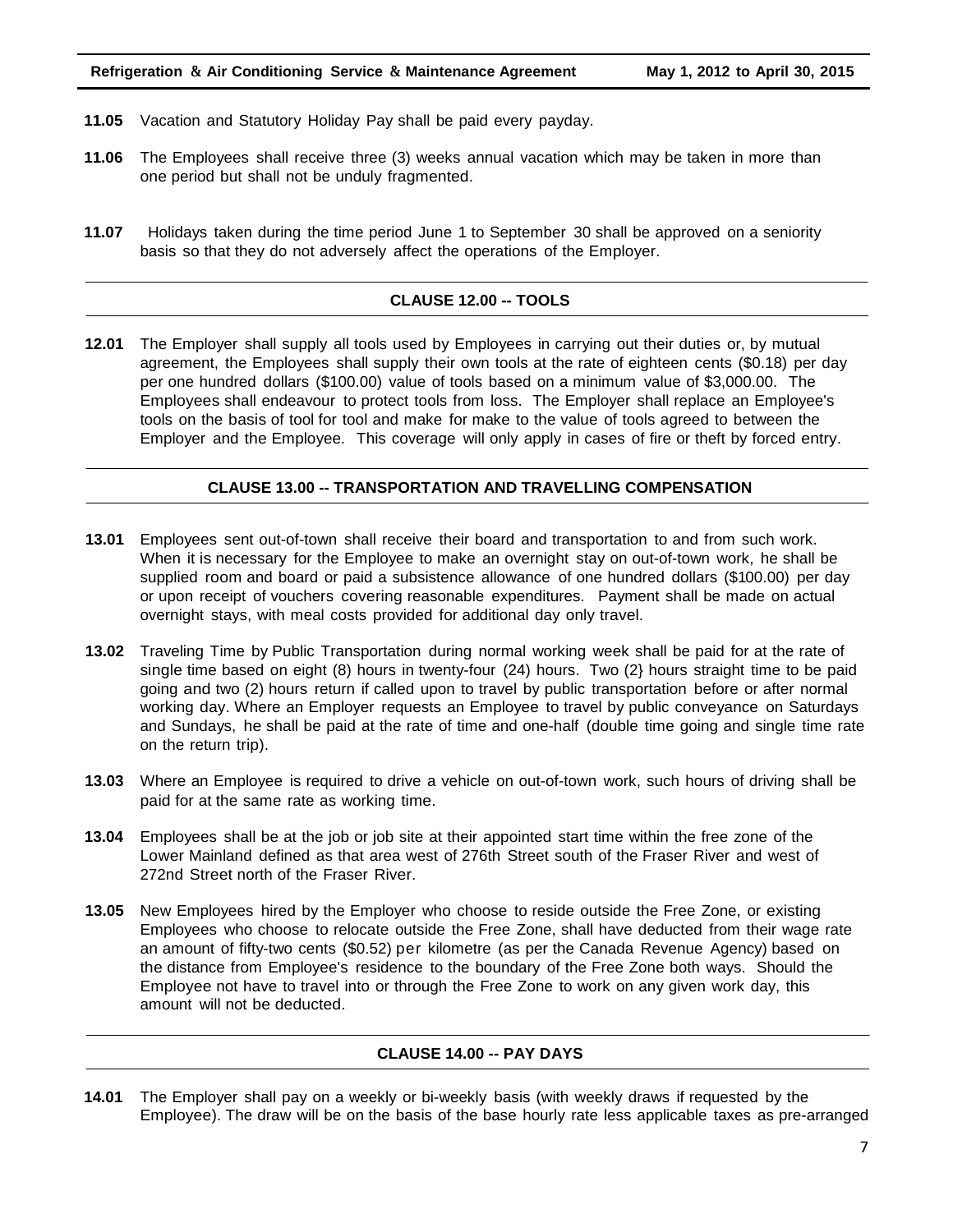with the Employer. Pay shall be based on all wages earned by the Employee to a day not more than five (5) working days prior to the date of payment, provided that if a Statutory Holiday falls on the regular pay day, payment will be made the preceding day.

**14.02** Any Employer who wishes to mail Employees cheques must have the consent of the Employee. It is recognized that direct deposit arrangements can be provided.

#### **CLAUSE 15.00 -- CHECK-OFF SYSTEM AND INDUSTRY FUNDS**

**15.01** It is agreed by both Parties that the check off system for collection of Union dues shall be used. The Employer shall deduct for a Dues Supplement an amount of one percent (1%) of hourly gross wages, not to include fringe benefits (i.e. Holiday pay, Health & Welfare) earned by all Employees while working under the terms of this Agreement and forward same to the Financial Secretary of the Union, no later than the fifteenth (15th) day of the calendar month following the month for which deduction was made.

#### **15.02 Union Dues Check off**

The Employer agrees to deduct from the Employees' wages, paid in the first pay of the month, the sum equivalent to one month's dues at Journeyman or Apprentice rates, as determined by the Union, and remit this amount as outlined in Clause 15.18.

#### **15.03 Health and Welfare Plan**

Each Employer shall contribute three dollars and one cent (\$3.01) per hour earned by each Employee, by the fifteenth (15th) day of the month following that which contributions cover, to the Health and Welfare Plan. Operation of this plan shall be governed by the Union Trustees of the Health and Welfare Plan, such Trustees to be selected in accordance with the terms of the Welfare Trust Document.

- **15.04** Each Employer shall provide each of his Employees with an itemized statement each pay day showing the amount remitted to the Health and Welfare Plan, and Savings Plan.
- **15.05** The complete policies, management and control of this Plan will be controlled by this Board of Trustees. This Fund will be used for the purpose of and in accordance with the Welfare Trust Document and amendments thereto.
- **15.06** The Employer agrees to submit his payroll records to audit at any time he is required to do so by the Health and Welfare Plan Trustees. The Trustees shall appoint the auditor to conduct the necessary investigation.

#### **15.07 Rehabilitation Fund**

The Employer shall contribute two cents (\$0.02) per hour earned by all Employees covered by this Agreement to the B.C. Construction Industry Rehabilitation Fund, in accordance with the Employer's Monthly Remittance Report provided for in this Collective Agreement.

#### **15.08 Journeyman and Apprenticeship Training Fund and Committee**

The Employers recognize the importance of training and the shared responsibility to make it successful- but input/direction/cost and quality are key components and must be addressed to make the training work for all parties. The Employers will provide advisory input into the courses chosen and their content and make suitable comments on the results of the course plus the quality of the graduates.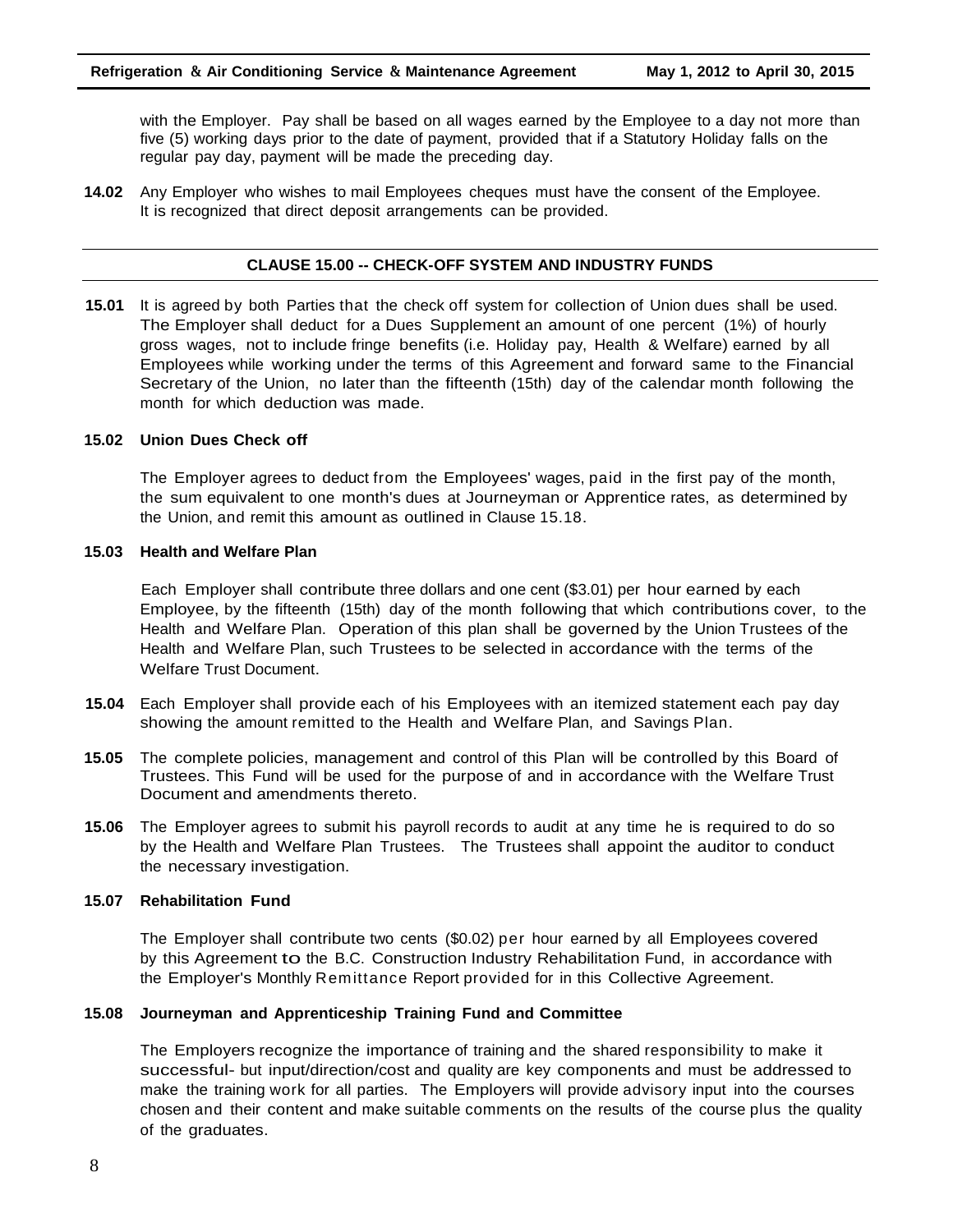#### **15.09 United Association Canadian Training Trust Fund**

Each Employer bound by this Agreement shall contribute five cents (\$0.05) per employee hour earned to the United Association Canadian Training Trust Fund.

#### **15.10 Savings Trust Funds**

A Savings Plan Trust Fund is established into which the savings contributions set out in Clause 8.01 and referred to in Clause 6.04 will be paid and it is agreed that the administration of the Fund will be the responsibility of Local Union 516. Based on agreement by the Parties the Vancouver Island based Employees increased the contribution rate to the Savings Trust -Fund; (see Appendix "B"). Regardless the total monetary increase for the Vancouver Island based Employees will equal that of the Mainland based Employers. The purposes and uses of the Savings Plan Trust Fund referred to herein shall be within the sole discretion of the Trustees appointed by Local Union 516.

**15.11** Each Employer bound by this Agreement shall contribute to the Savings Trust Fund established by the Union, on behalf of each Employee covered by this Agreement. Apprentices shall have their Savings Trust Funds pro-rated by the percentage of the Journeyman wage that they are being paid.

#### **15.12 Refrigeration Joint Administration Fund**

Each Employer bound by this Agreement shall contribute to the Refrigeration Joint Administration Fund the amount of forty-seven cents (\$0.47) for each hour (earned) per month by each Employee working under the terms of this Agreement. The Refrigeration Joint Administration Fund shall be distributed as follows: Construction Labour Relations Association of B.C. twelve cents (\$0.12); Refrigeration Administration Fund -thirty-five cents (\$0.35).

#### **15.13 Canadian Building Trades Fund**

A one cent (\$0.01) deduction will be made for each hour worked by each Journeyperson or apprentice to the Canadian Building Trades Fund.

#### **15.14 Penalties for Delinquent Payment of Contributions and/or Deductions**

The Union will advise the Employer in writing of any delinquency contribution or deductions required to be made pursuant to this Agreement.

There shall be a fifteen percent (15%) penalty of the amount of the late payment or error in remittance and the Union shall be free to withdraw its members from the Employer without contravening the terms of this Agreement. The amount of the penalty to go to the appropriate fund.

The Employer shall have forty-eight (48) hours following receipt of notification, exclusive of Saturday, Sunday and Statutory Holidays, in which to respond in the event of an error in remittance. No grace period shall be granted in the event of a late payment.

#### **15.15 Employer Contribution Forms**

Each month's submission of Employer contributions and deductions as outlined in Clauses 15.01, 15.03, 15.07, 15.08, 15.09, 15.10, 15.12 and 15.13 will be made on forms supplied by the Union herein called the "Employer's Monthly Remittance Report"). The same basic information is required for the above contributions and deductions. All such funds and deductions will be combined for payment and report purposes. Contributions and deductions shall be reported and paid for each employee. Employer monthly Remittance Report forms shall be paid for jointly.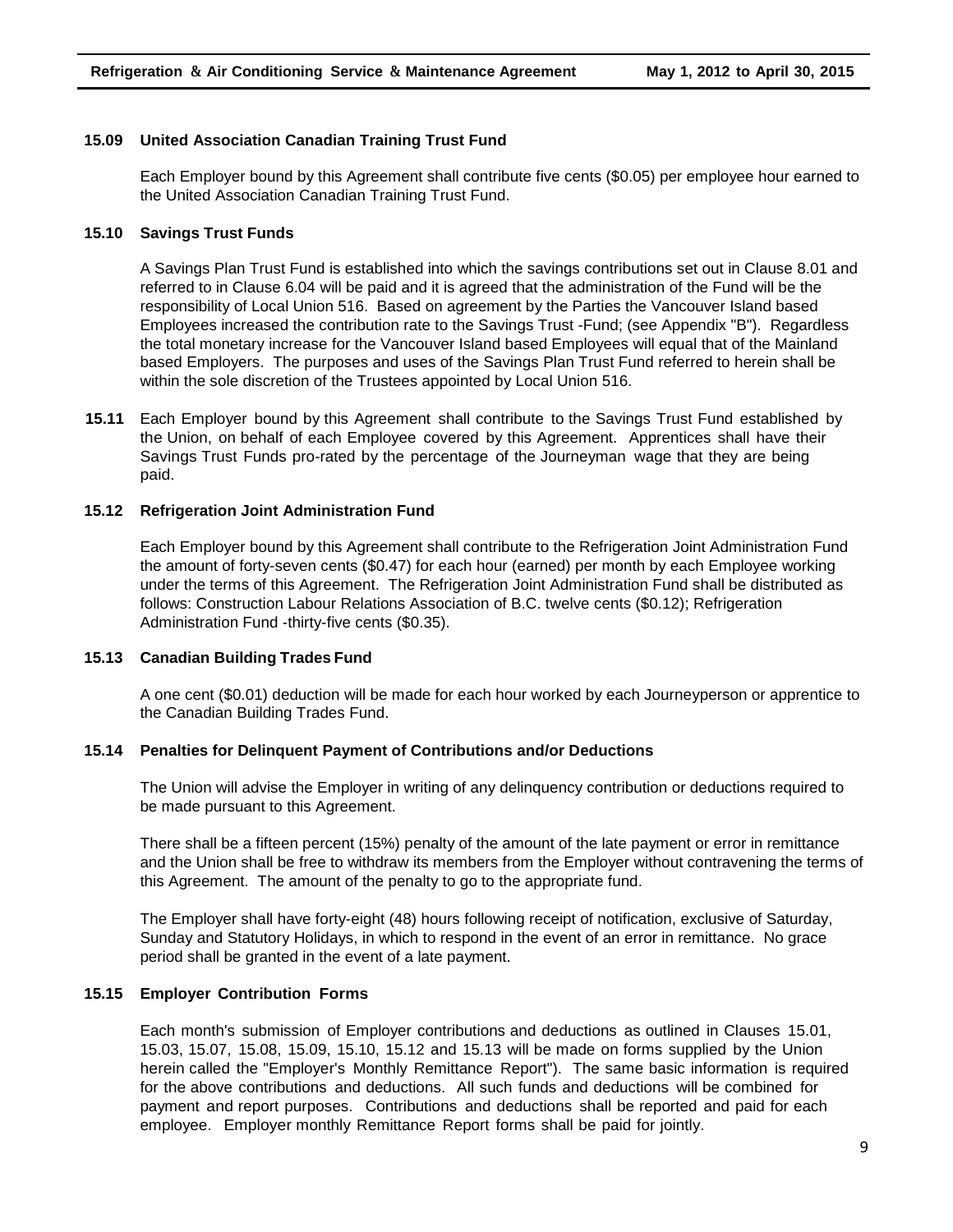#### **16.00 -- EMPLOYER, WORKER STATUS**

- **16.01** It is understood that under the terms of this Agreement any person conducting a shop and signatory to this Agreement shall retain the right to work with the tools, providing agreement has been reached between contractors and the Local Union, and shall engage such mechanics as are necessary under the terms of this Agreement, and in strict accordance with its provisions. On field work all persons working with the tools shall hold Union Membership.
- **16.02** All Owner Operators who are members of the Union agree to charge for their services at the prevailing hourly rates and shall pay monies to the Health and Welfare Plan and any other Fund set out herein in accordance with this Agreement.
- **16.03** The Employer shall have out-of-town warranty work carried out by certified members of Local Union 516 when available. In the event Local Union 516 members are not available, Local Union 516 shall be notified.
- **16.04** The Employer shall have its company lettering permanently marked on both sides of their service trucks.
- **16.05** All members of the Union, including Owner Operators, shall contribute to and be on the Health and Welfare and Savings Plans of Local Union 516.
- **16.06** All Owner Operators shall make contributions to Health and Welfare, Savings Plan, and all other funds under the terms of this agreement at a minimum of one hundred and fifty (150) hours per month, exclusive of the Savings Plan which shall be remitted on the basis of a minimum of one hundred (100) hours per month for all Employers with less than three (3) UA Local 516 members (shall include travel cards and permits).

#### **CLAUSE 17.00 -- JOINT CONFERENCE BOARD**

- **17.01** A Joint Conference Board will be formed of three (3) Employers and three (3) members of Local Union 516 who shall meet within two (2) weeks of written notification of the grievance to CLR, or as requested by either party or such other time frame mechanism as needed to expedite hearings, but in no case, unless by mutual agreement shall the grievance not be heard within thirty (30) days of written notice to CLR. Two (2) members of each party will form a quorum. The CLR representative shall be a nonvoting member of the Joint Conference Board and shall appoint the Employer members. The Business Manager of Local 516 shall also be a non-voting member of the Joint Conference Board and shall appoint the Employee members to the Joint Conference Board. Such Board will have power on behalf of the respective Parties hereto to:
	- **(a)** formulate policy;
	- **(b)** adjust Trade disputes and grievances; and
	- **(c)** establish regulations governing the conduct of their members.
	- **(d)** alter the conditions of the collective agreement based upon competitive industry pressures and the JCB shall notify all affected parties.
- **17.02** Any Board convened shall consist of an equal number of Employer and Union members.
- **17.03** Representation of the parties shall only be made by the Business Manager of Local 516 or his representative on behalf of the Employees, and by the CLR representative on behalf of the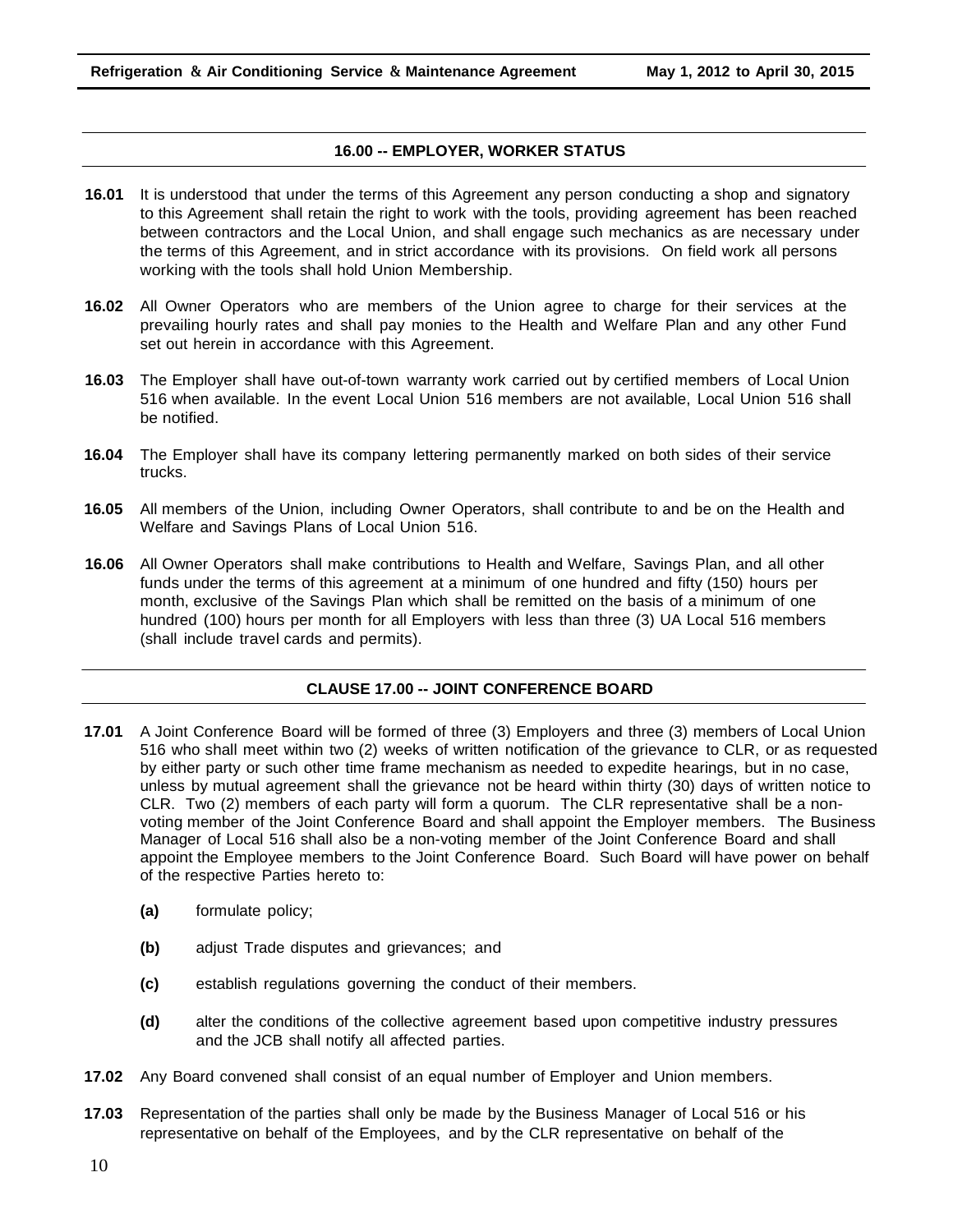Employers.

- **17.04** The JCB recognizes the following three step discipline procedure as the procedure to be followed by signatory Employers in disciplining Employees under the progressive discipline procedure process:
	- **(a)** one verbal warning
	- **(b)** first written warning
	- **(c)** second written warning and termination of employment if deemed necessary by the Employer

This progressive disciplinary process does not apply to automatic dismissal situations.

#### **CLAUSE 18.00 -- DISPUTE, GRIEVANCE PROCEDURE**

- **18.01** Any dispute or grievance arising that cannot be settled informally by the Union and Employer shall be referred to the Joint Conference Board and such Board shall meet within forty-eight (48) hours if necessary. In any case, any grievance that is not submitted in writing to the other Party within two (2) weeks of the time the cause of such grievance should have been known shall be deemed to have been abandoned.
- **18.02** If any dispute or grievance referred to the Joint Conference Board cannot be settled or otherwise resolved by the Joint Conference Board upon its having been considered by the Joint Conference Board, then either of the Parties to the dispute or grievance will be at liberty to refer the dispute to arbitration.
- **18.03** A majority decision of the Joint Conference Board concerning a grievance referred to it shall be final and binding on the Parties and their members.
- **18.04** In the event that the matter remains unresolved through the Joint Conference Board process or is referred back to the parties by the Labour Relations Board for arbitration, then the Party desiring arbitration shall appoint a member to the Arbitration Board and shall notify the other Party in writing of its appointment and particulars of the matters in dispute.
- **18.05** The Party receiving the notice shall within five (5) days thereafter appoint a member for the Board and notify the other Party of its appointment.
- **18.06** If either Party refuses to appoint a member to the Arbitration Board, the Party requesting arbitration shall be free to apply to the Minister of Labour for the appointment of a member to the Arbitration Board on behalf of the other Party.
- **18.07** The two Arbitrators as appointed shall confer to select a third person to be Chairman, but if they fail to agree within three (3) days of the second member's appointment, either of them may apply to the Minister of Labour to appoint such third member.
- **18.08** The Arbitration Board shall sit, hear the Parties settle the term of the question or questions to be arbitrated, and make its award within ten (10) days from the date of the appointment of the Chairman, provided that the time may be extended by agreement of the Parties.
- **18.09** The Board shall deliver its award in writing to each of the Parties, and the award of the majority of the Board shall be the award of the Board and it shall be final and binding upon the Parties and they shall carry it out forthwith.
- **18.10** Each Party shall pay its own cost and expense of arbitration, the remuneration and disbursement of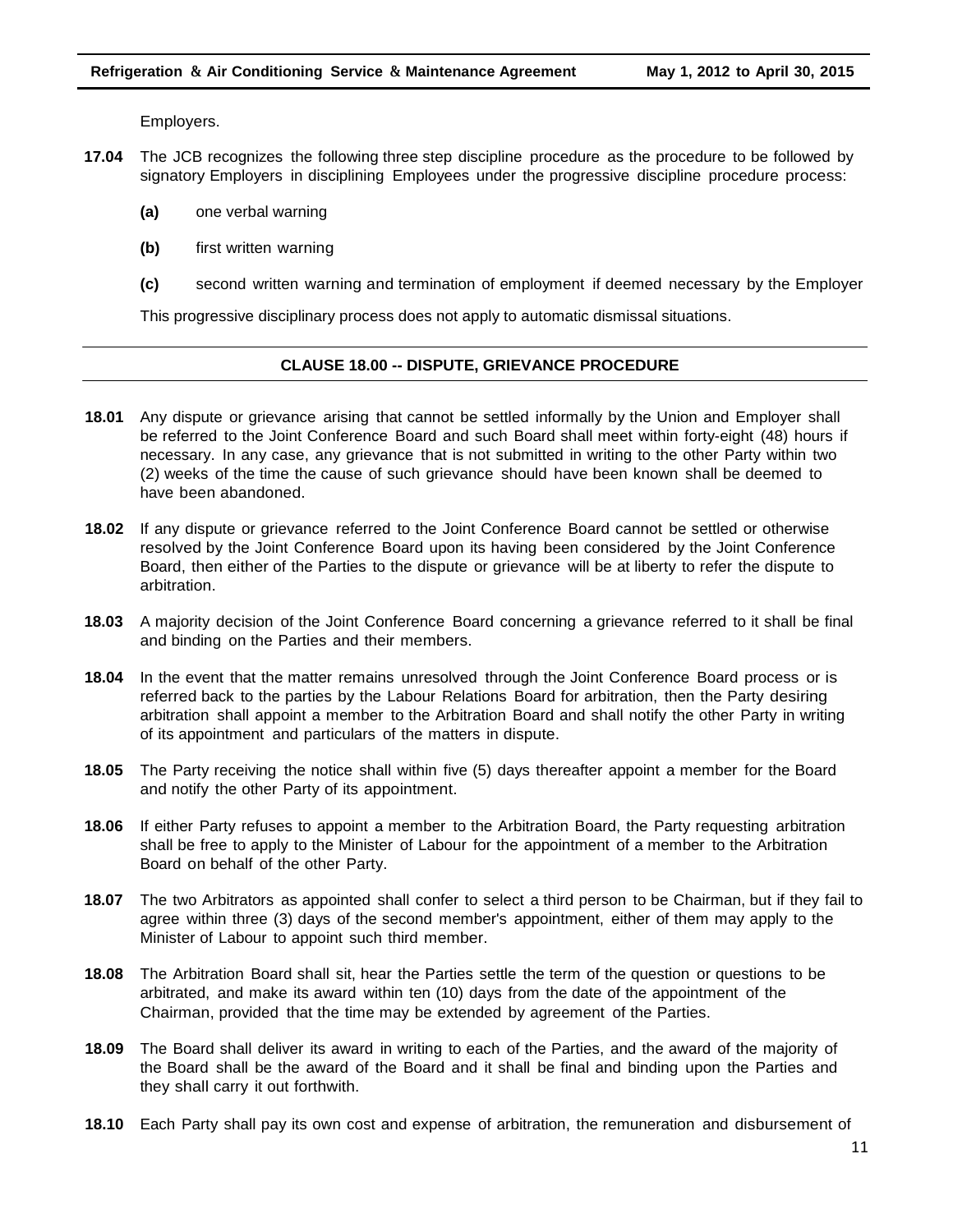its appointee to the Board or the total cost and compensation and other expense for any person appointed by the Minister of Labour shall be paid by the Party the said appointee is representing. One-half the compensation of the Chairman and other expenses of the Arbitration Board shall be paid by each Party.

**18.11** Where both Parties agree a single arbitrator may sit with respect to a particular dispute in place of a three man Board.

#### **CLAUSE 19.00 -- JOURNEYMAN AND APPRENTICESHIP TRAINING COMMITTEE**

**19.01** The Employers recognize the importance of training and the shared responsibility to make it successful- but input/direction/cost and quality are key components and must be addressed to make the training work for all parties. The Employers will provide advisory input into the courses chosen and their content and make suitable comments on the results of the course plus the quality of the graduates.

#### **CLAUSE 20.00 -- NO STRIKE, NO LOCKOUT**

- **20.01** Neither Local Union 516 nor any of the Employees covered by this Agreement will collectively, or individually induce, engage or participate, directly or indirectly, in any strike, picketing, slowdown, stoppage or other curtailment or interference with the Employer's operations, or interference with the flow of materials or persons in or out of places where the Employer is doing business. Local Union 516 agrees to exert every effort to end any unauthorized interruption of work.
- **20.02** The Employer will not lockout any of the Employees covered by this Agreement.
- **20.03** The parties agree that, in the manner set forth in Clause 18, they will submit to arbitration all grievances and disputes that may arise between them and any misunderstanding as to the meaning or intent of all or any part of this Agreement; provided however, the Employer shall not be required to resort to the grievance and arbitration procedures prior to resorting to other remedies in the event of violation of this Clause.

#### **CLAUSE 21.00 -- SAFETY CLAUSE**

- **21.01** The Employer shall notify Local Union 516 immediately upon becoming aware of an Employee becoming injured.
- **21.02** All equipment, tools and materials must conform and be utilized in conformity with applicable provincial and/or federal regulations, acts and laws. Employer safety rules and regulations shall be complied with provided they are not inconsistent with the above mentioned.
- **21.03** It shall not be considered a violation of this Agreement should an Employee(s) refuse to work in conditions and/or use equipment that do not meet prescribed safety standards and/or regulations. Refusal of an Employee to abide by the W.C.B. Regulations may be considered cause for dismissal.
- **21.04** Respiratory protection will be supplied by the Employer.
- **21.05** Employees working on ammonia equipment shall be provided with appropriate respiratory equipment.
- **21.06** Employees shall not listen to MP3 and related devices with ear attachments while on job sites.
- **21.07** The Employee shall be required to attend company safety meetings. The Employer shall supply each
- 12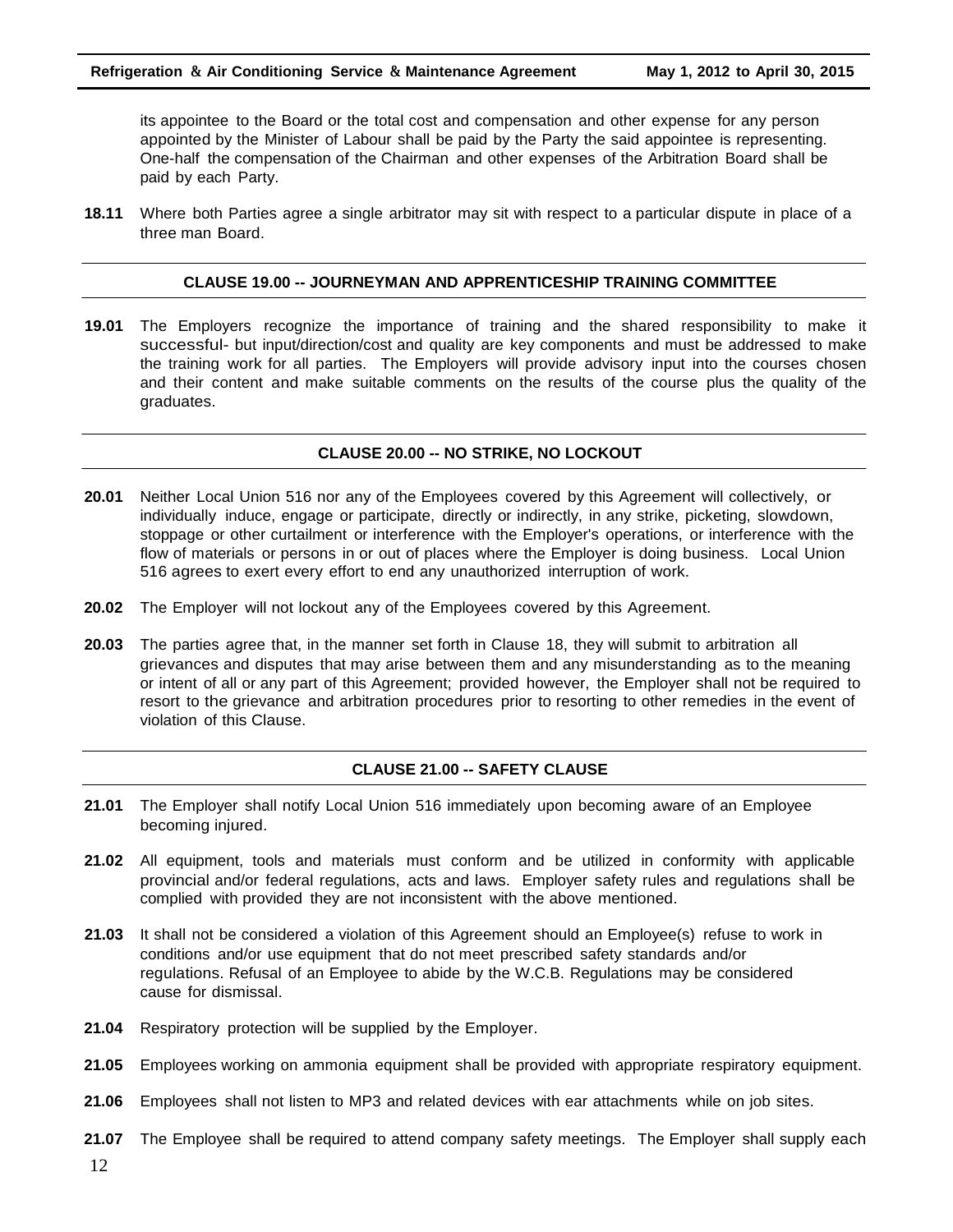Employee with a copy of the Employer's safety manual.

#### **21.08 Drug and Alcohol Policy**

The Parties agree to adopt and abide by the provisions of the "Construction Industry of British Columbia Substance Abuse Testing and Treatment Program Policy" for all work covered by the Agreement.

#### **CLAUSE 22.00 -- VEHICLES**

**22.01** All service vehicles shall be equipped with: a bulkhead extending from one side of the service vehicle to the other side, behind the driver and passenger seats, such bulkhead to be made from fourteen (14) gauge expanded metal; high back bucket seats; CSA approved or equivalent ladder racks; a Number 1 first aid kit; a Transport Canada approved "Dangerous Goods" placard or decal, if required; and a fire extinguisher in good working order. Additionally, all company supplied service vehicles shall display an eight (8) inch UA 516 decal.

Hearing protection shall also be provided in accordance with the WorkSafe B.C. Regulations.

- **22.02** When an Employee is requested by an Employer to use his vehicle the Employee shall be paid fifty-two cents (\$0.52) per kilometre. Based upon Canada Revenue Agency regulations, service vehicles shall not be used for personal use.
- **22.03** Personal cars or trucks to carry only hand tools.
- **22.04** Parking expenses shall be paid by the Employer, except for parking violations which are unrelated to business use. Parking violation shall be reported to the Employer as soon as possible to limit the cost of the ticket to the Employer.
- **22.05** The Employer agrees that all service vehicles shall be maintained to at least the minimum standards set by the WorkSafe B.C. and that said service vehicles must have a current Motor Vehicle Safety Inspection Certificate and comply with the Motor Vehicle Act.
- **22.06** The Company will provide Employees with credit cards for use in Company supplied service vehicles only. Such credit cards to be used for the purchase of gas, oil, service or other such minor repairs to the Company vehicle as dictated by the Company. Employees shall keep credit cards secure. Employees shall be reimbursed in a timely manner (within the next pay period).
- **22.07** The Employee shall not use his own personal car for the transportation of the Employer's tools.
- **22.08** Ownership of a car shall not be considered as a condition of employment; however, a valid driver's license shall be considered a condition of employment. The Employee must notify the Employer immediately if the Employee has received any suspension or restriction of the Employee's driving privileges.

#### **CLAUSE 23.00 -- RESERVATIONS CLAUSE**

- **23.01** Subject to reasonable notice given to the Contractor it shall not be a violation of this Agreement for the Union to withdraw its members from a jobsite or sites for:
	- **(a)** Rendering assistance to Labour Organizations.
	- **(b)** Refusal on the part of Union members to work with non-union workers whose work falls within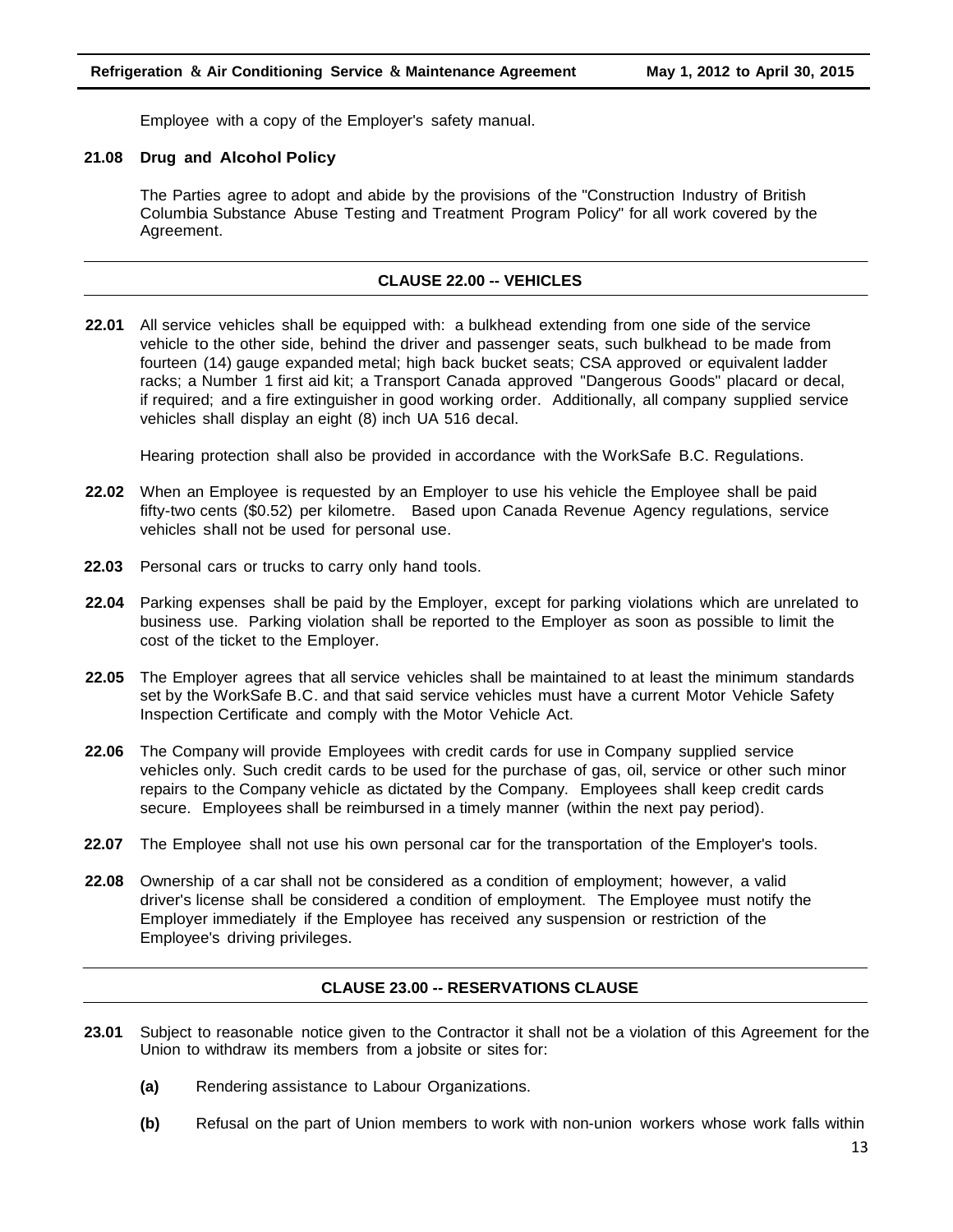the jurisdiction of UA Local 516.

- **(c)** Refusal on the part of Union members to handle any materials, equipment or product declared unfair by Local 516; or manufactured, assembled or produced by an Employer whose Employees are on strike against or are locked out by an Employer.
- **(d)** Employees will not be asked to cross picket lines in cases of legal strikes by other Unions unless permission is granted by the striking Union.

#### **CLAUSE 24.00 -- WITHDRAWAL OF MEMBERS**

- **24.01** The Employer agrees that on service and maintenance work, the Union may withdraw its members employed by any signatory company to this Agreement;
	- **(a)** If that signatory employs any non-union workmen whose work falls within the jurisdiction of Local 516.
	- **(b)** The continued employment by the Employer of any person required by the Union to join the Union who has failed to join the Union.
	- **(c)** Failure of that Employer to remit on time any monies due him by the Health and Welfare Fund, dues check-off or any other Fund coming within the scope of this Agreement.
	- **(d)** The sub-contracting by any signatory Contractor of work falling under the jurisdiction of Local 516 to a non-signatory of this Agreement.
	- **(e)** The Employer agrees that it will in no way discriminate against any member of Local 516 who **exercises their rights** under this clause.

#### **CLAUSE 25.00 -- UNIFORMS**

- **25.01** An Employer who requires an Employee to wear a uniform or other special apparel shall furnish the uniform or other special apparel and shall repair or provide similar services with respect to the upkeep of it (including regular cleaning), without charge to the Employee.
- **25.02** The Employer shall supply the following to the Employee at no charge to the Employee:
	- **(a)** latex inspection gloves
	- **(b)** leather gloves
	- **(c)** safety glasses

#### **CLAUSE 26.00 -- SUB-CONTRACTING**

**26.01** The Employer agrees not to sub-contract out any of the work covered by this Collective Agreement unless the work is sub-contracted to an Employer who is signatory to a Local 516 Agreement.

#### **CLAUSE 27.00 -- UNION REPRESENTATIVES**

**27.01** The Business Manager or his representative shall have access to service shops and job sites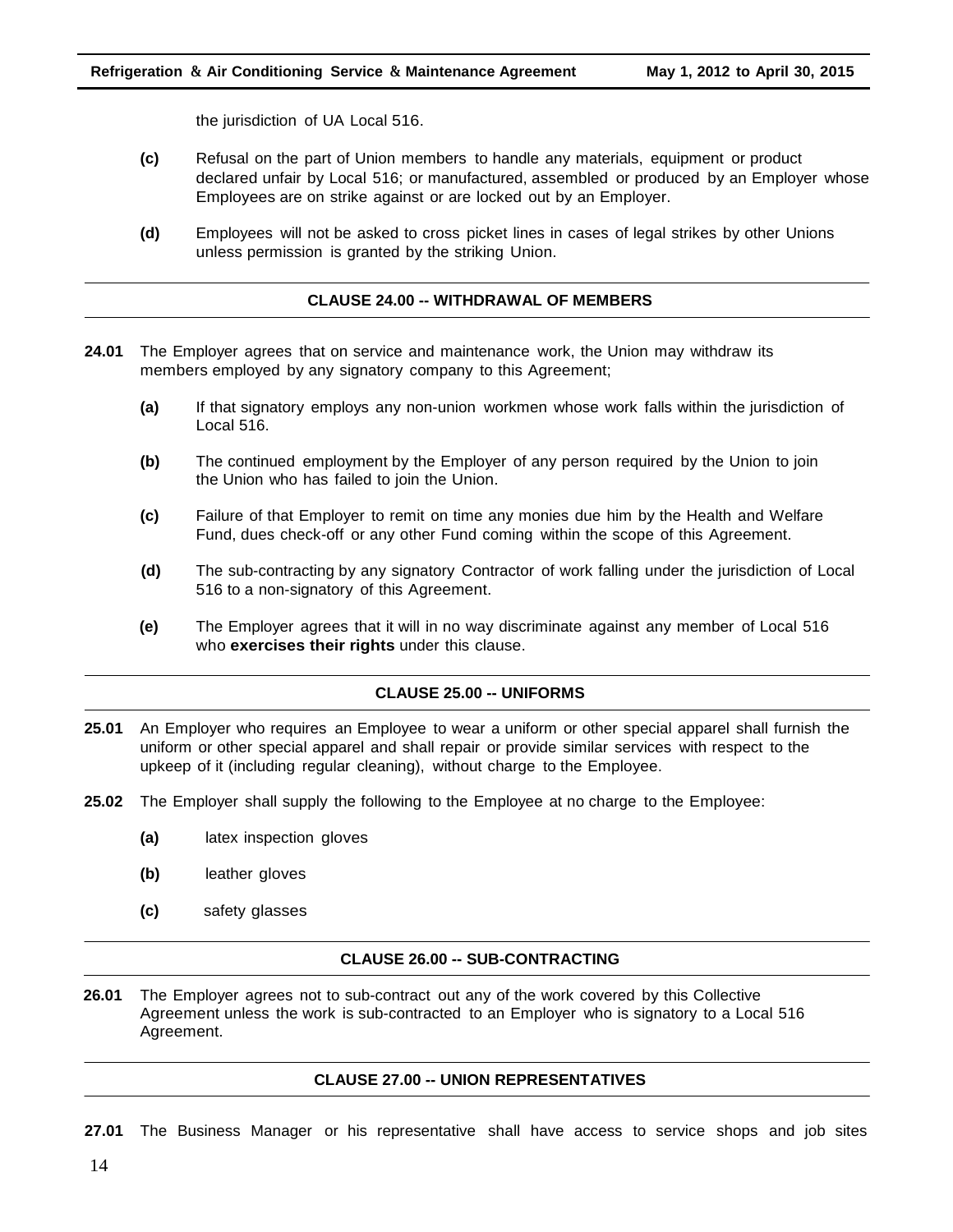covered by this Agreement in the carrying out of their regular duties after first notifying the Employer, Superintendent or Foreman.

#### **CLAUSE 28.00 -- OTHER CONDITIONS**

- **28.01** It shall be the responsibility of the Refrigeration Journeyman or Apprentice to obtain a signature where prearrangement has been made to collect C.O.D. charges from a responsible party. The Journeyman or Apprentice may be requested to pick up charges for the Company.
- **28.02** Employees shall not be required to pay any Company expenses from their own funds.
- **28.03** The Employer shall allow time off work for any Employee who requests time off for bereavement due to the death of either the Employee's: spouse, mother, father, brother(s), sister(s), child(ren). The Employee shall be paid a maximum of eight (8) hours paid leave for three (3) days at base rate (exclusive of all benefits), with three (3) days maximum allowed for bereavement.
- **28.04** The Employer shall allow time off work for any Employee who requests time off for bereavement due to the death of the Employee's father-in-law, mother-in-law, grandmother, or grandfather. The Employee shall be paid a maximum of eight (8) hours paid leave for one (1) day at base rate (exclusive of all benefits), with three (3) days maximum allowed for bereavement.
- **28.05** The Employer agrees to the appointment of a shop steward by the Business Manager, in the shop or on any job designated by the Business Manager. It is understood that the execution of his union functions shall not interfere with the normal patterns of work. Job stewards will be given appropriate training under auspices of the Union.
- **28.06** Construction Conditions
	- **(a)** For contractors working on construction through this agreement:
		- **(1)** Where the Employee has access to a company supplied vehicle, the local travel formula shall be as contained in Clause 13.04 of this agreement.
		- **(2)** Where the Employee does not have access to a company supplied vehicle on in town construction work, the Employer shall pay the Employee fifty-two cents (\$0.52) per kilometre each way for the distance beyond the free zone as identified in Clause 13.04. Also, the Employer shall reimburse the Employee the difference between standard class vehicle insurance and business class for such time period as the Employee does not have access to a company supplied vehicle.
		- **(3)** Where the Employee is required to drive his own vehicle on out-of-town work, the Employer shall pay the Employee fifty**-**two cents (\$0.52) per kilometre each way. This mileage provision will start from either the Employee's residence or the shop, whichever is the closest point of departure to the job site destination.

#### **CLAUSE 29.00 -- REGIONAL WAGE RATES**

**29.01** It is agreed by United Association of Journeymen and Apprentices of the Plumbing and Pipefitting Industry of the United States and Canada, Local Union 516 and Construction Labour Relations Association of B.C. that they will meet during the term of this Agreement to establish, where applicable, regional wage rates to allow signatory contractors to become more competitive. It is understood that where regional rates are established in certain geographic areas in the Province, signatory contractors in those geographic areas can only utilize the rates when bidding in that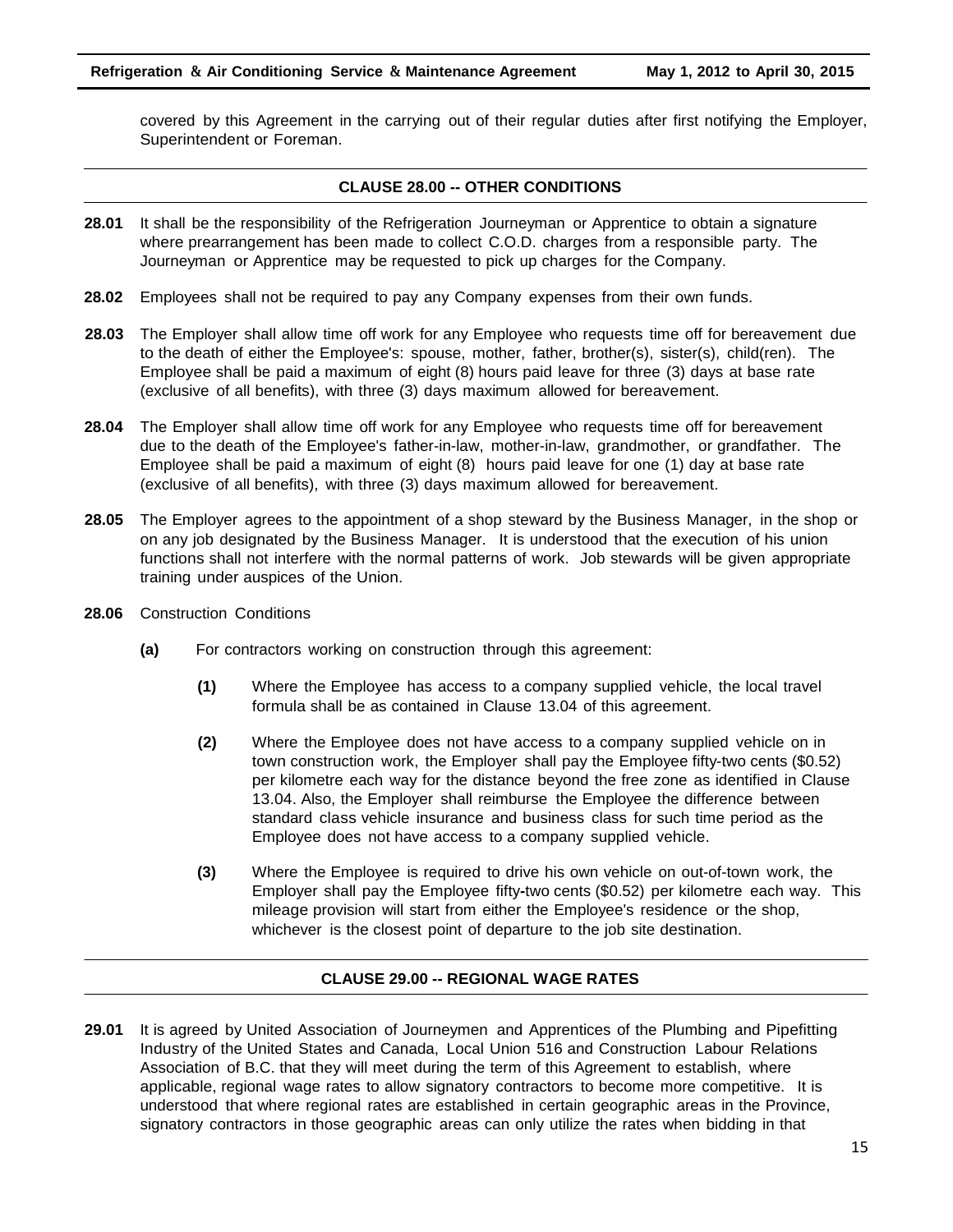geographic area.

#### **CLAUSE 30.00 -- DURATION AND AMENDING PROCEDURE**

- **30.01** This Agreement shall be for the period from and including May 1, 2012 to and including April 30, 2015, and from year to year thereafter, subject to the right of either party to the Agreement within four (4) months immediately preceding the date of the expiry of this Agreement (April 30, 2012 or immediately preceding the first day of May in any year thereafter, by written notice, to require the other Party to the Agreement to commence collective bargaining. Should either party give written notice aforesaid, this Agreement shall thereafter continue in full force and effect and neither party shall make any change in the terms of the said Agreement (or increase or decrease the rate of pay of any Employee for whom collective bargaining is being conducted or alter any other terms or conditions of employment) until:
	- **(a)** the Union goes on strike; or
	- **(b)** the Employer locks out its Employees; or
	- **(c)** the parties shall conclude a renewal or revision of this Agreement or enter into a new collective agreement;

whichever is the earliest.

**30.02** The operation of Sections 50(2) and (3) of the Labour Code is hereby excluded.

#### **CLAUSE 31.00 -- SAVINGS CLAUSE**

- **31.01** It is assumed and contemplated by the Parties hereto that each and every provision of this Agreement, whether read singularly or in any combination, is and are in conformity with all laws of Canada and British Columbia. In the event that amendment of such laws, or interpretation of such laws by a Court or Tribunal of competent jurisdiction, should result in any part or parts of this Agreement being rendered invalid, illegal, or unenforceable, then such part or parts of this Agreement shall be deemed to be severed and of no further force and effect, but the remainder of this Agreement shall continue and remain in full force and effect and remain binding upon the Parties for the term of this Agreement.
- **31.02** The Parties agree to negotiate any part or parts of this Agreement rendered invalid, illegal or unenforceable as indicated above, for the purposes of attempting to agree upon lawful replacements.
- **31.03** A copy of this Agreement shall be filed with the Labour Relations Board.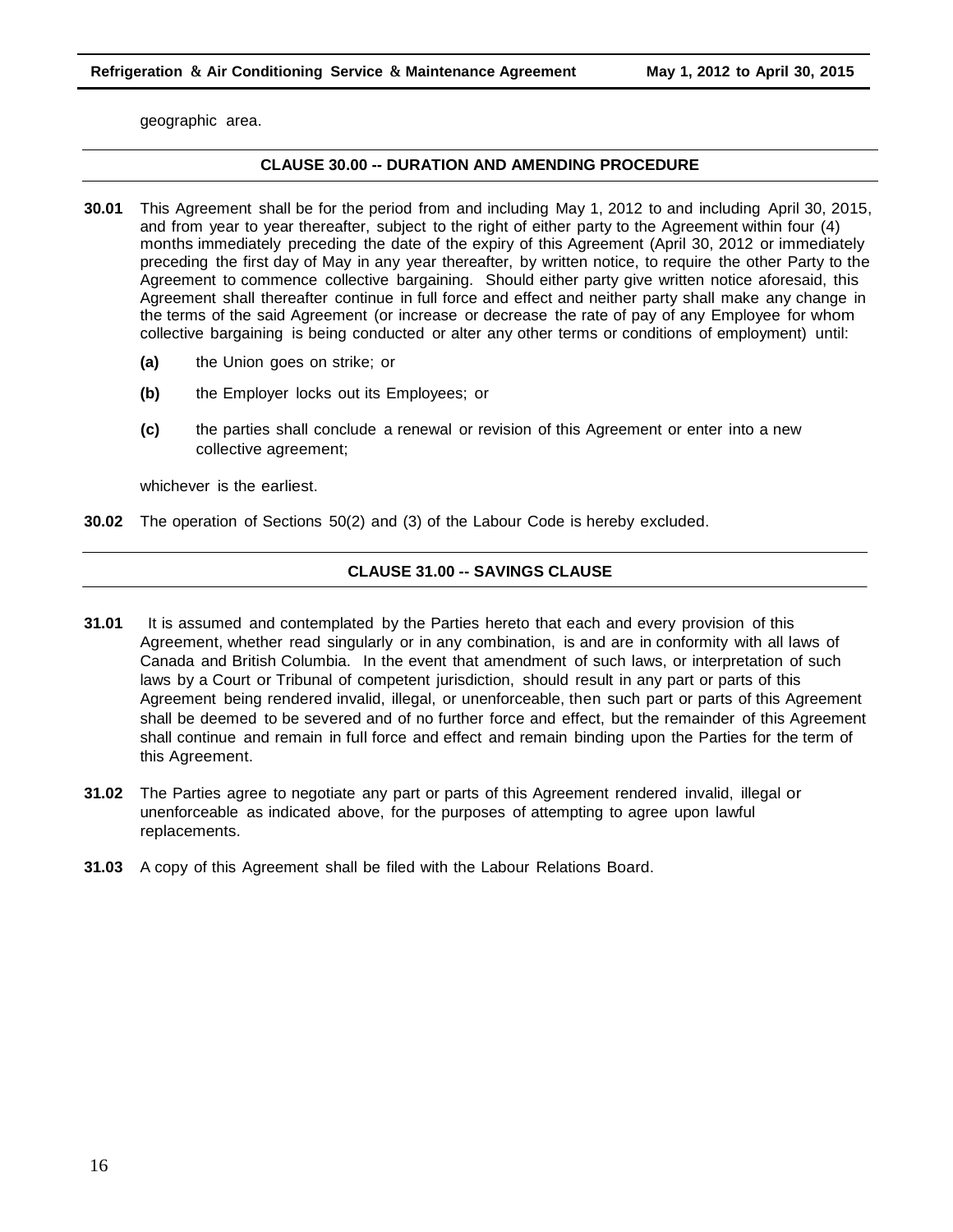Refrigeration & Air Conditioning Service & Maintenance Agreement

May 1, 2012 to April 30, 2015

SIGNED IN THE PROVINCE OF BRITISH COLUMBIA THIS $27^{\prime\prime}$  DAYOF  $\ell$ 2012

SIGNED ON BEHALF OF:

**CONSTRUCTION LABOUR RELATIONS ASSOCIATION OF BC:** 

SIGNED ON BEHALF OF THE UNION:

UNITED ASSOCIATION OF JOURNEYMEN AND APPRENTICES OF THE PLUMBING AND PIPEFITTING INDUSTRY OF THE UNITED STATES AND CANADA, **LOCAL UNION 516** 

**Business Manager** 

Eggel Healta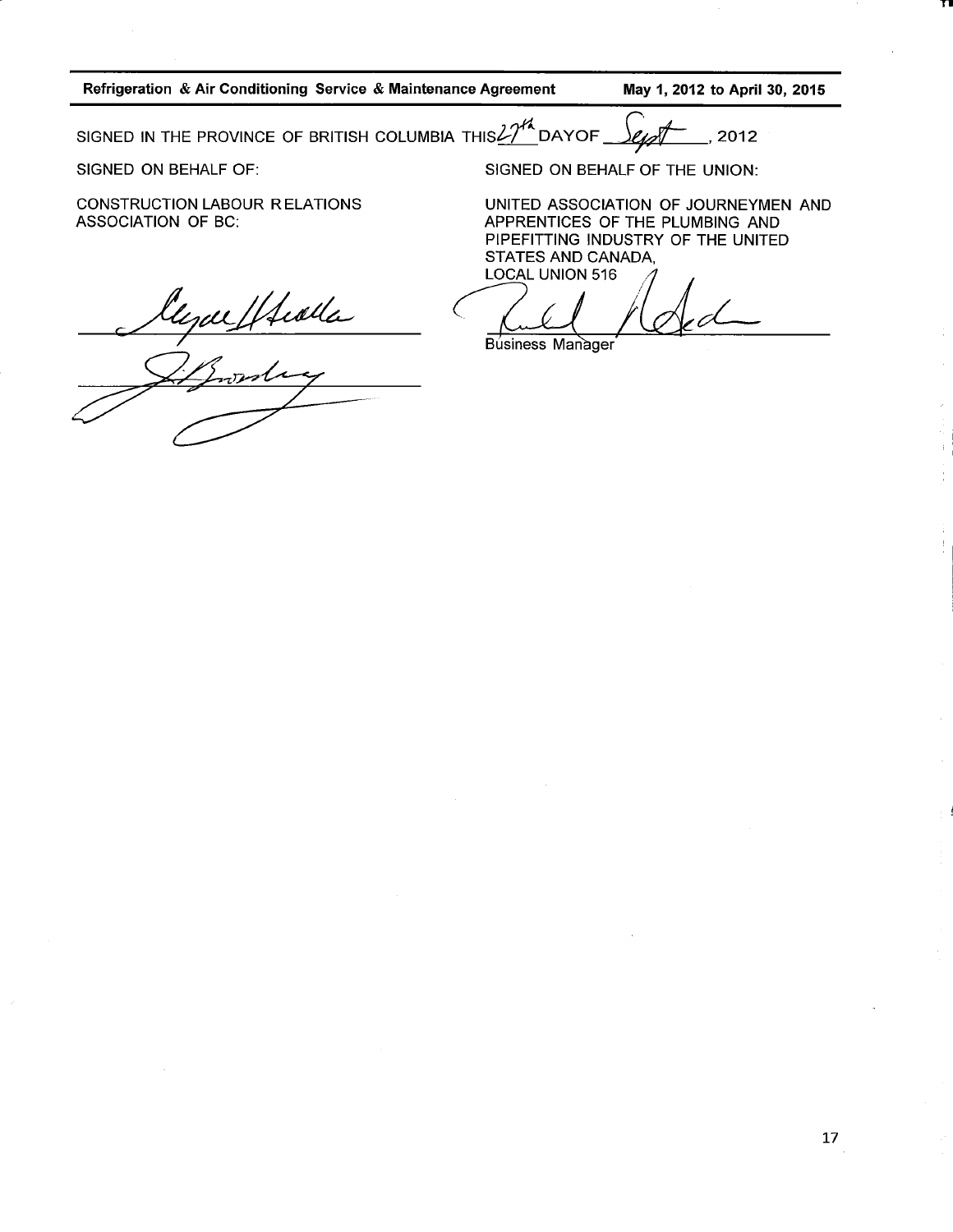Refrigeration & Air Conditioning Service & Maintenance Agreement

May 1, 2012 to April 30, 2015

#### **Letter of Understanding** April 5, 2012

The Construction Labour Relations Association of BC and the UA Local 516 hereby agree to this Letter of Understanding being attached to and forming part of this Collective Agreement between the Construction Labour Relations Association of BC and the UA Local 516.

The parties hereby agree that all signatory contractors shall pay one dollar  $(\$ 1.00)$  per hour earned by each employee working under the terms of this agreement into the JARTS Education Fund to be used solely for providing training for UA Local 516 members at JARTS. Remittance shall be on a separate cheque issued to the JARTS Education Fund at Unit 2, 19560-96 Avenue, Surrey, B.C., V4N4C3 and shall be due on the 15th day of the calendar month following the contribution month. The governance and use of the fund shall be the responsibility of JARTS. The payment of this fund shall commence on May 1, 2012 and continue through April 30, 2017 whereupon the parties shall meet to determine the amount of money needed to continue the training of Local 516 members at JARTS.

An advisory group will meet quarterly to add input into courses, needs and requirements for the betterment of the industry.

 $\sum_{\text{day of}}^{\infty}$ Signed this 2/ 2012

**CONSTRUCTION LABOUR RELATIONS ASSOCIATION OF BC:** 

lyce Hulla

UNITED ASSOCIATION OF JOURNEYMEN AND APPRENTICES OF THE PLUMBING AND PIPEFITTING INDUSTRY OF THE UNITED STATES AND CANADA. **LOCAL UNION 516**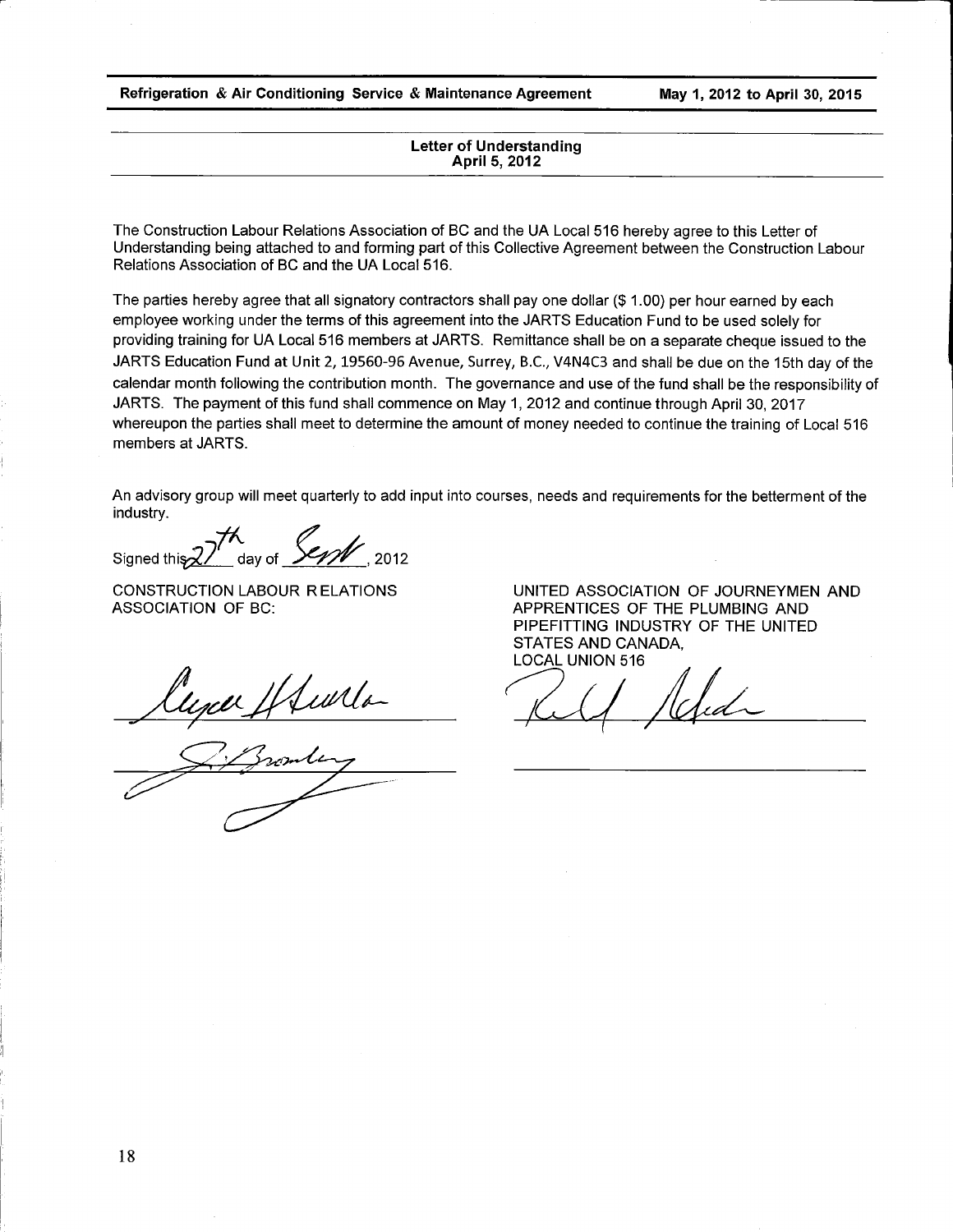|                         | Rate     | Holiday | <b>Health</b> | <b>Savings</b> | Package      |
|-------------------------|----------|---------|---------------|----------------|--------------|
| May 1, 2012             | Per Hour | Pay     | & Welfare     | Plan           | <b>Total</b> |
| Journeymen*             | \$41.26  | \$4.85  | \$3.01        | \$6.80         | \$55.92      |
| Foremen (110%)*         | \$45.31  | \$5.33  | \$3.01        | \$6.80         | \$60.45      |
| General Foremen (115%)* | \$47.33  | \$5.57  | \$3.01        | \$6.80         | \$62.71      |
| <b>Apprentices:/</b>    |          |         |               |                |              |
| Level 1 - 35%           | \$14.16  | \$1.70  | \$3.01        | \$2.38         | \$21.25      |
| Level 2 - 40%           | \$16.18  | \$1.94  | \$3.01        | \$2.72         | \$23.85      |
| Level 3 - 50%           | \$20.23  | \$2.43  | \$3.01        | \$3.40         | \$29.07      |
| Level 4 - 55%           | \$22.25  | \$2.67  | \$3.01        | \$3.74         | \$31.67      |
| Level 5 - 60%           | \$24.28  | \$2.91  | \$3.01        | \$4.08         | \$34.28      |
| Level 6 - 65%           | \$26.30  | \$3.16  | \$3.01        | \$4.42         | \$36.89      |
| Level 7 - 70%           | \$28.32  | \$3.40  | \$3.01        | \$4.76         | \$39.39      |
| Level 8 - 75%           | \$30.35  | \$3.64  | \$3.01        | \$5.10         | \$42.10      |
| Level 9 - 80%           | \$32.37  | \$3.88  | \$3.01        | \$5.44         | \$44.70      |
| Level 10 - 90%          | \$36.41  | \$4.37  | \$3.01        | \$6.12         | \$49.91      |

#### **Appendix "A" - Mainland Wage Package**

\* Journeymen, Foremen and General Foremen rates include the Gas B ticket premium of \$ 0.80 per hour. Holiday pay and Apprentice base rates per hour are calculated without the Gas B ticket premium included.

#### **Employer's Monthly Remittance Report Summary of Industry Funds**

| Health & Welfare                                |        | \$3.01 |
|-------------------------------------------------|--------|--------|
| Refrigeration Joint Administration Fund         |        | \$0.47 |
| breakdown as follows:                           |        |        |
| Refrigeration Administration Fund               | \$0.35 |        |
| <b>CLRA Dues</b>                                | \$0.12 |        |
| <b>Rehabilitation Fund</b>                      |        | \$0.02 |
| United Association Canadian Training Trust Fund |        | \$0.05 |
| <b>Total</b>                                    |        | \$3.55 |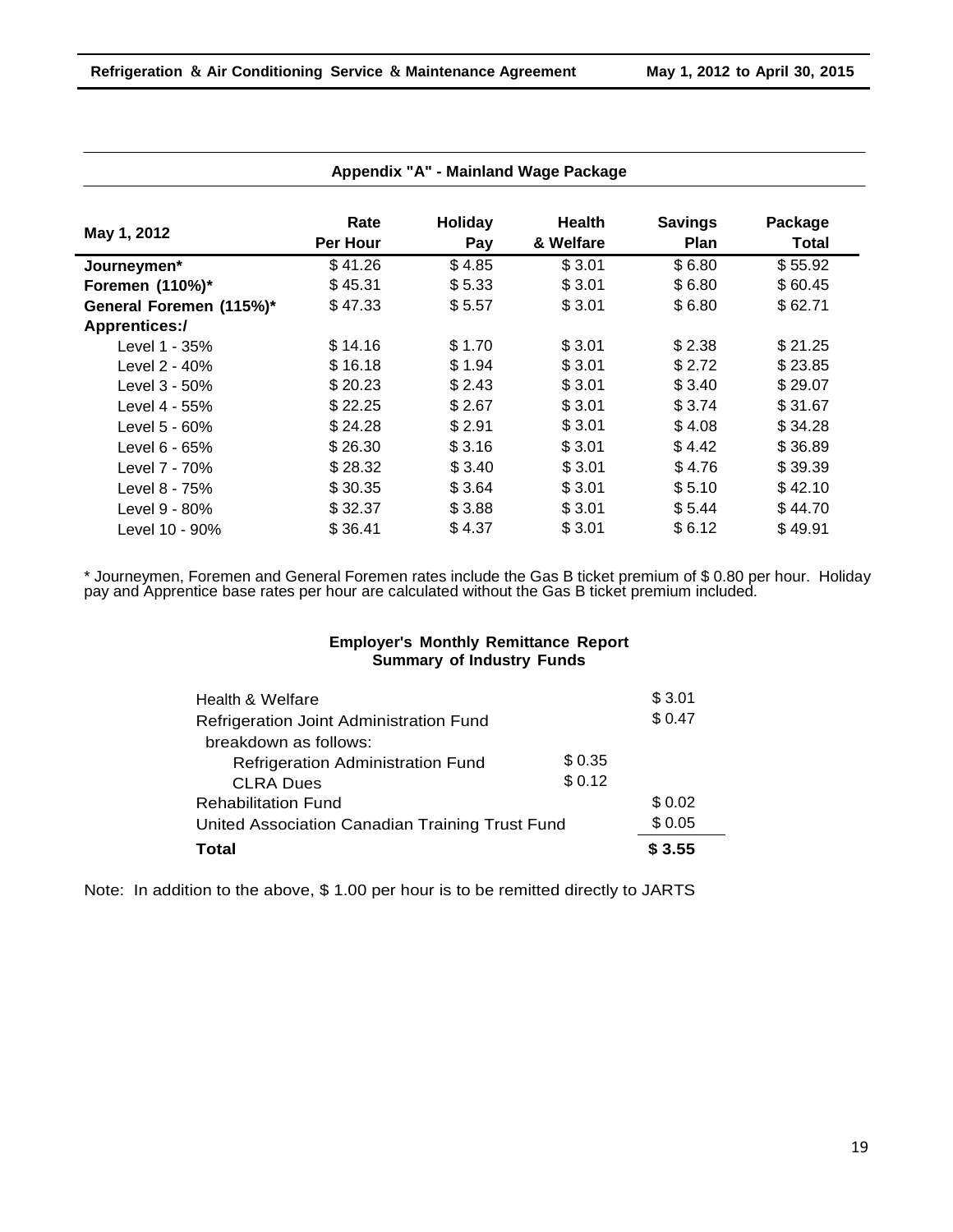| May 1, 2013             | Rate<br>Per Hour | Holiday<br>Pay | <b>Health</b><br>& Welfare | <b>Savings</b><br><b>Plan</b> | Package<br>Total |
|-------------------------|------------------|----------------|----------------------------|-------------------------------|------------------|
| Journeymen*             | \$42.15          | \$4.96         | \$3.01                     | \$7.15                        | \$57.27          |
| Foremen (110%)*         | \$46.29          | \$5.46         | \$3.01                     | \$7.15                        | \$61.91          |
| General Foremen (115%)* | \$48.35          | \$5.71         | \$3.01                     | \$7.15                        | \$64.22          |
| <b>Apprentices:</b>     |                  |                |                            |                               |                  |
| Level 1 - 35%           | \$14.47          | \$1.74         | \$3.01                     | \$2.50                        | \$21.72          |
| Level 2 - 40%           | \$16.54          | \$1.98         | \$3.01                     | \$2.86                        | \$24.39          |
| Level 3 - 50%           | \$20.68          | \$2.48         | \$3.01                     | \$3.58                        | \$29.75          |
| Level 4 - 55%           | \$22.74          | \$2.73         | \$3.01                     | \$3.93                        | \$32.41          |
| Level 5 - 60%           | \$24.81          | \$2.98         | \$3.01                     | \$4.29                        | \$35.09          |
| Level 6 - 65%           | \$26.88          | \$3.23         | \$3.01                     | \$4.65                        | \$37.77          |
| Level 7 - 70%           | \$28.95          | \$3.47         | \$3.01                     | \$5.01                        | \$40.44          |
| Level 8 - 75%           | \$31.01          | \$3.72         | \$3.01                     | \$5.36                        | \$43.10          |
| Level 9 - 80%           | \$33.08          | \$3.97         | \$3.01                     | \$5.72                        | \$45.78          |
| Level 10 - 90%          | \$37.22          | \$4.47         | \$3.01                     | \$6.44                        | \$51.14          |

#### **Appendix "A" - Mainland Wage Package**

\* Journeymen, Foremen and General Foremen rates include the Gas B ticket premium of \$ 0.80 per hour. Holiday pay and Apprentice base rates per hour are calculated without the Gas B ticket premium included.

#### **Employer's Monthly Remittance Report Summary of Industry Funds**

| Health & Welfare                                |         | \$3.01 |
|-------------------------------------------------|---------|--------|
| Refrigeration Joint Administration Fund         |         | \$0.47 |
| breakdown as follows:                           |         |        |
| <b>Refrigeration Administration Fund</b>        | \$ 0.35 |        |
| <b>CLRA Dues</b>                                | \$0.12  |        |
| <b>Rehabilitation Fund</b>                      |         | \$0.02 |
| United Association Canadian Training Trust Fund |         | \$0.05 |
| <b>Total</b>                                    |         | \$3.55 |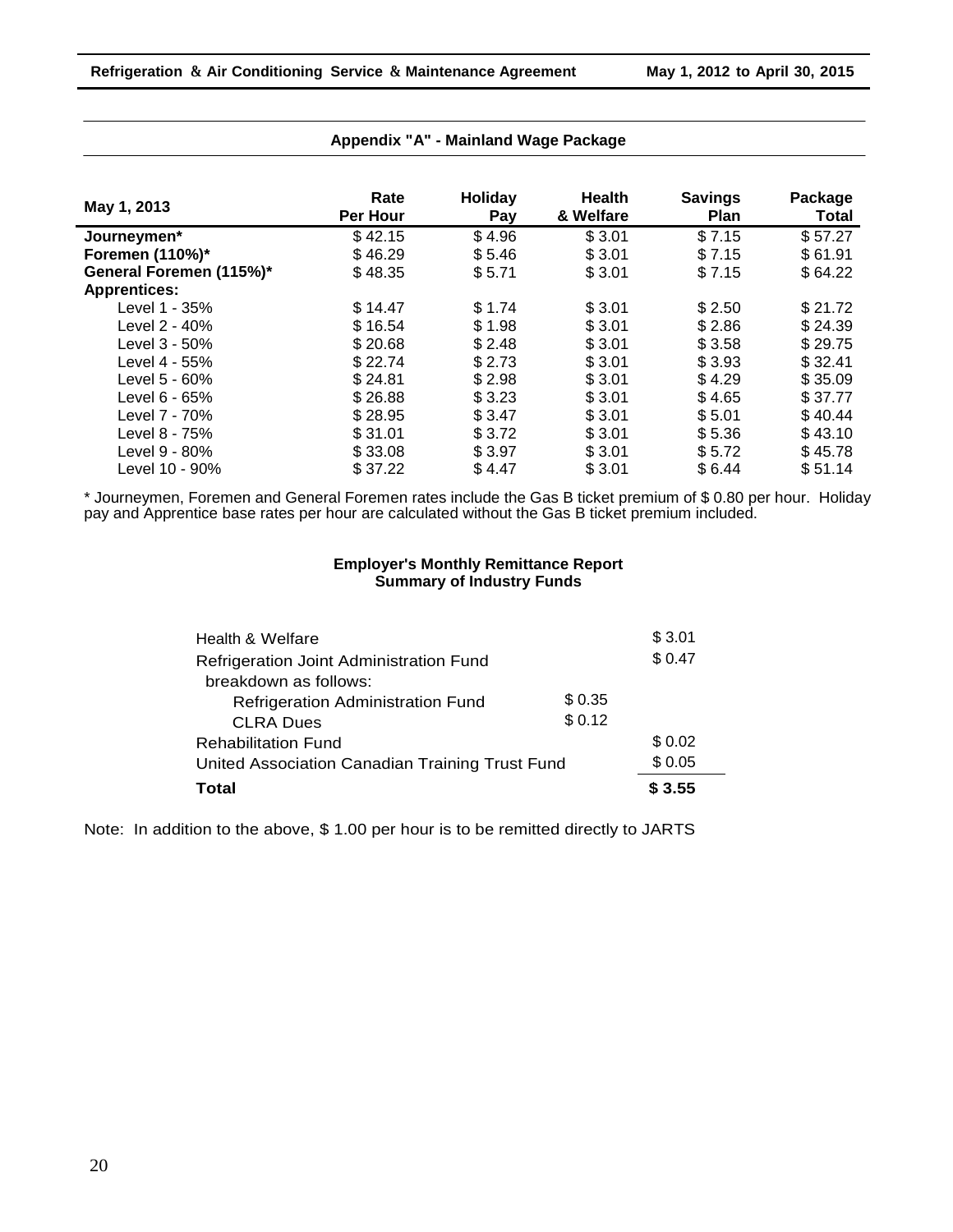| May 1, 2014             | Rate<br>Per Hour | Holiday<br>Pay | <b>Health</b><br>& Welfare | <b>Savings</b><br><b>Plan</b> | Package<br>Total |
|-------------------------|------------------|----------------|----------------------------|-------------------------------|------------------|
| Journeymen*             | \$43.04          | \$5.07         | \$3.01                     | \$7.50                        | \$58.62          |
| Foremen (110%)*         | \$47.26          | \$5.58         | \$3.01                     | \$7.50                        | \$63.35          |
| General Foremen (115%)* | \$49.38          | \$5.83         | \$3.01                     | \$7.50                        | \$65.72          |
| <b>Apprentices:</b>     |                  |                |                            |                               |                  |
| Level 1 - 35%           | \$14.78          | \$1.77         | \$3.01                     | \$2.63                        | \$22.19          |
| Level 2 - 40%           | \$16.90          | \$2.03         | \$3.01                     | \$3.00                        | \$24.94          |
| Level 3 - 50%           | \$21.12          | \$2.53         | \$3.01                     | \$3.75                        | \$30.41          |
| Level 4 - 55%           | \$23.23          | \$2.79         | \$3.01                     | \$4.13                        | \$33.16          |
| Level 5 - 60%           | \$25.34          | \$3.04         | \$3.01                     | \$4.50                        | \$35.89          |
| Level $6 - 65%$         | \$27.46          | \$3.29         | \$3.01                     | \$4.88                        | \$38.64          |
| Level 7 - 70%           | \$29.57          | \$3.55         | \$3.01                     | \$5.25                        | \$41.38          |
| Level 8 - 75%           | \$31.68          | \$3.80         | \$3.01                     | \$5.63                        | \$44.12          |
| Level 9 - 80%           | \$33.79          | \$4.06         | \$3.01                     | \$6.00                        | \$46.86          |
| Level 10 - 90%          | \$38.02          | \$4.56         | \$3.01                     | \$6.75                        | \$52.34          |

#### **Appendix "A" - Mainland Wage Package**

\* Journeymen, Foremen and General Foremen rates include the Gas B ticket premium of \$ 0.80 per hour. Holiday pay and Apprentice base rates per hour are calculated without the Gas B ticket premium included.

#### **Employer's Monthly Remittance Report Summary of Industry Funds**

| Health & Welfare                                |        | \$3.01 |
|-------------------------------------------------|--------|--------|
| Refrigeration Joint Administration Fund         |        | \$0.47 |
| breakdown as follows:                           |        |        |
| <b>Refrigeration Administration Fund</b>        | \$0.35 |        |
| <b>CLRA Dues</b>                                | \$0.12 |        |
| <b>Rehabilitation Fund</b>                      |        | \$0.02 |
| United Association Canadian Training Trust Fund |        | \$0.05 |
| Total                                           |        | \$3.55 |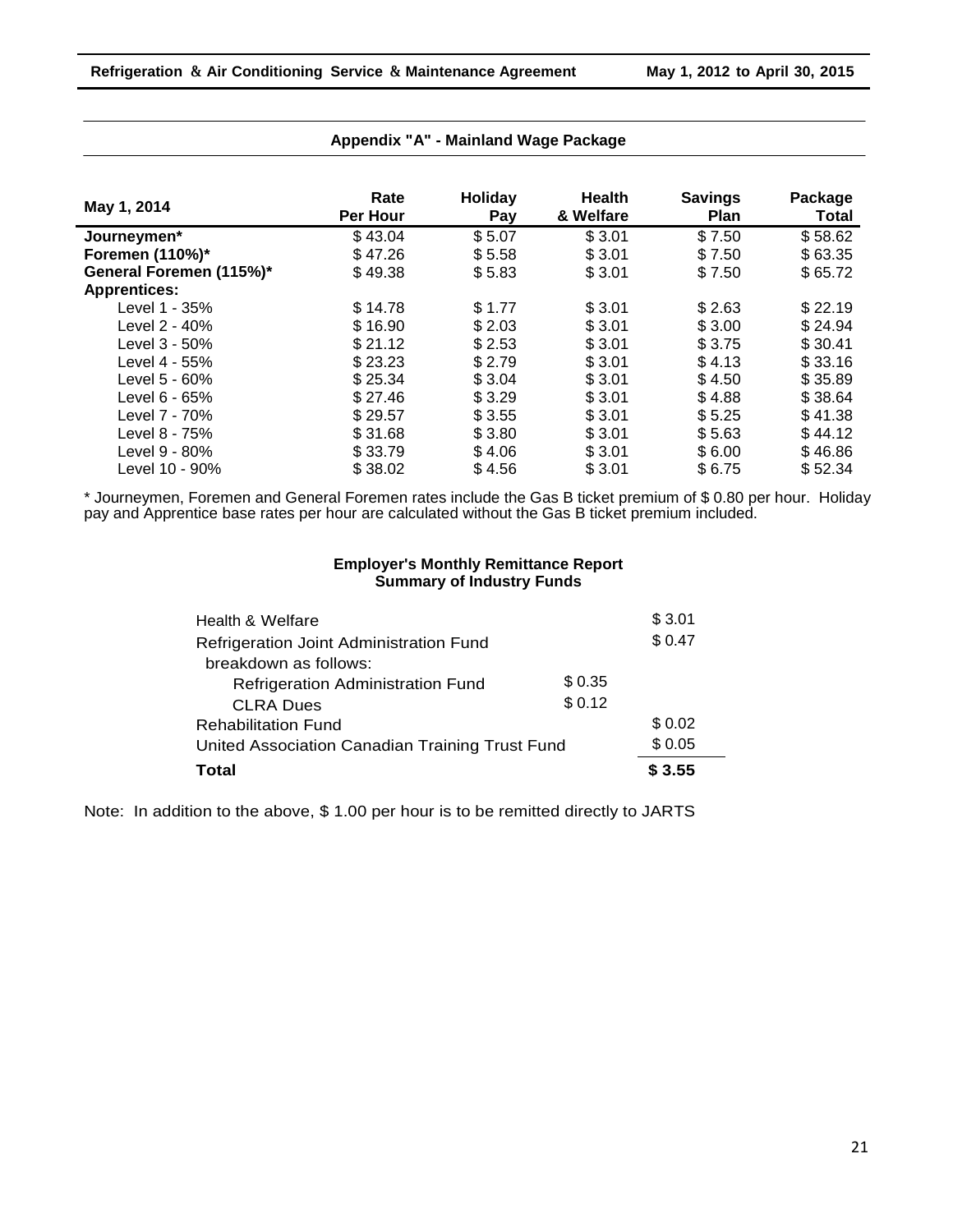| May 1, 2102             | Rate<br>Per Hour | Holiday<br>Pay | <b>Health</b><br>& Welfare | <b>Savings</b><br><b>Plan</b> | Package<br><b>Total</b> |
|-------------------------|------------------|----------------|----------------------------|-------------------------------|-------------------------|
| Journeymen*             | \$38.62          | \$4.54         | \$3.01                     | \$9.75                        | \$55.92                 |
| Foremen (110%)*         | \$42.40          | \$4.81         | \$3.01                     | \$9.75                        | \$60.15                 |
| General Foremen (115%)* | \$44.29          | \$5.22         | \$3.01                     | \$9.75                        | \$62.27                 |
| <b>Apprentices:</b>     |                  |                |                            |                               |                         |
| Level 1 - 35%           | \$13.24          | \$1.59         | \$3.01                     | \$3.41                        | \$21.25                 |
| Level 2 - 40%           | \$15.13          | \$1.82         | \$3.01                     | \$3.90                        | \$23.86                 |
| Level 3 - 50%           | \$18.91          | \$2.27         | \$3.01                     | \$4.88                        | \$29.07                 |
| Level 4 - 55%           | \$20.80          | \$2.50         | \$3.01                     | \$5.36                        | \$31.67                 |
| Level 5 - 60%           | \$22.69          | \$2.72         | \$3.01                     | \$5.85                        | \$34.27                 |
| Level 6 - 65%           | \$24.58          | \$2.95         | \$3.01                     | \$6.34                        | \$36.88                 |
| Level 7 - 70%           | \$26.47          | \$3.18         | \$3.01                     | \$6.83                        | \$39.49                 |
| Level 8 - 75%           | \$28.37          | \$3.40         | \$3.01                     | \$7.31                        | \$42.09                 |
| Level 9 - 80%           | \$30.26          | \$3.63         | \$3.01                     | \$7.80                        | \$44.70                 |
| Level 10 - 90%          | \$34.04          | \$4.08         | \$3.01                     | \$8.78                        | \$49.91                 |

#### **Appendix "B"- Vancouver Island Wage Package**

\* Journeymen, Foremen and General Foremen rates include the Gas B ticket premium of \$ 0.80 per hour. Holiday pay and Apprentice base rates per hour are calculated without the Gas B ticket premium included.

#### **Employer's Monthly Remittance Report Summary of Industry Funds**

| Health & Welfare                                |         | \$3.01 |
|-------------------------------------------------|---------|--------|
| Refrigeration Joint Administration Fund         |         | \$0.47 |
| breakdown as follows:                           |         |        |
| <b>Refrigeration Administration Fund</b>        | \$ 0.35 |        |
| <b>CLRA Dues</b>                                | \$0.12  |        |
| <b>Rehabilitation Fund</b>                      |         | \$0.02 |
| United Association Canadian Training Trust Fund |         | \$0.05 |
| Total                                           |         | \$3.55 |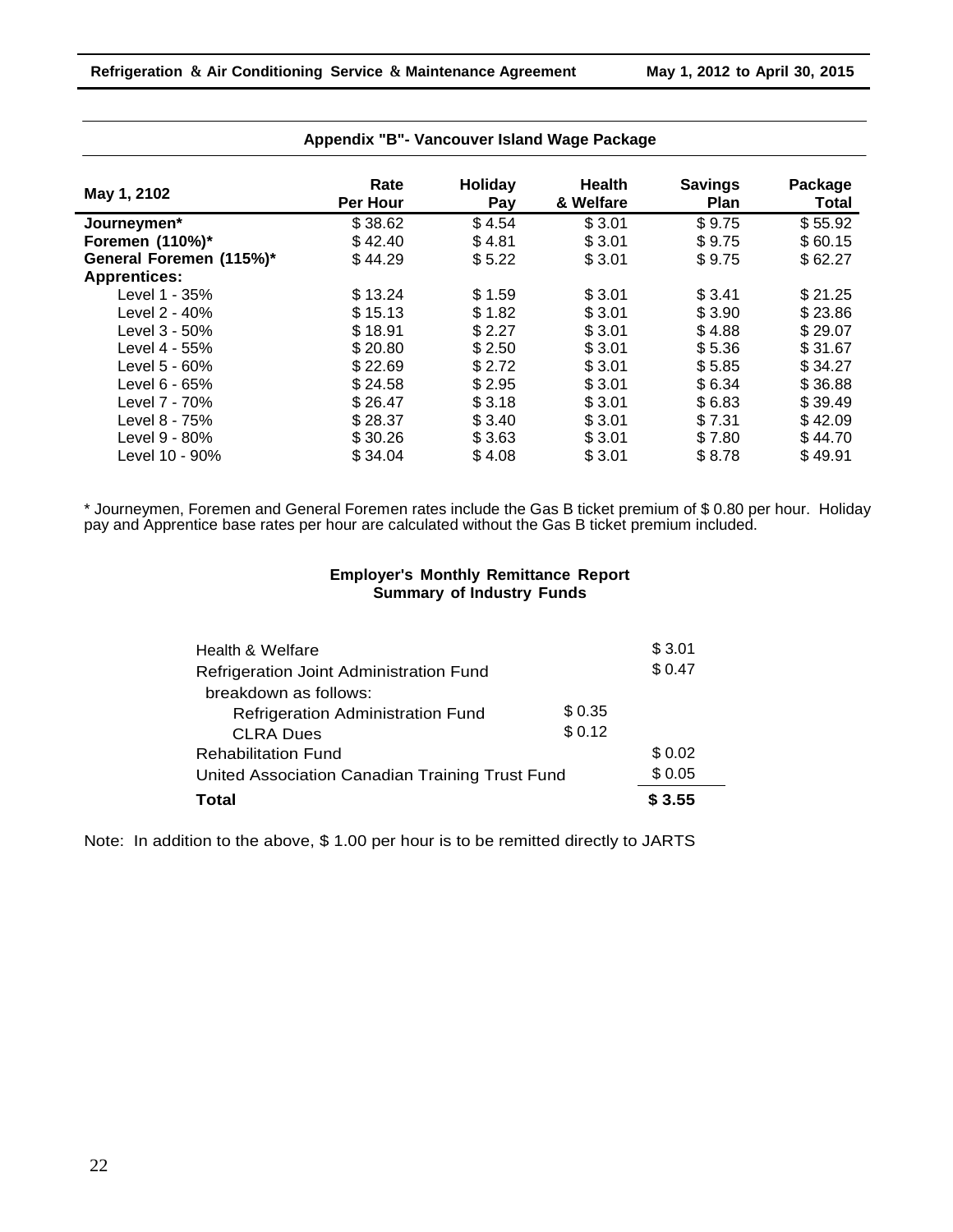|                         | Rate     | <b>Holiday</b> | <b>Health</b> | <b>Savings</b> | Package |
|-------------------------|----------|----------------|---------------|----------------|---------|
| May 1, 2013             | Per Hour | Pay            | & Welfare     | <b>Plan</b>    | Total   |
| Journeymen*             | \$39.60  | \$4.66         | \$3.01        | \$10.00        | \$57.27 |
| Foremen (110%)*         | \$43.48  | \$5.12         | \$3.01        | \$10.00        | \$61.61 |
| General Foremen (115%)* | \$45.42  | \$5.35         | \$3.01        | \$10.00        | \$63.78 |
| <b>Apprentices:</b>     |          |                |               |                |         |
| Level 1 - 35%           | \$13.58  | \$1.63         | \$3.01        | \$3.50         | \$21.72 |
| Level 2 - 40%           | \$15.52  | \$1.86         | \$3.01        | \$4.00         | \$24.39 |
| Level 3 - 50%           | \$19.40  | \$2.33         | \$3.01        | \$5.00         | \$29.74 |
| Level 4 - 55%           | \$21.34  | \$2.56         | \$3.01        | \$5.50         | \$32.41 |
| Level 5 - 60%           | \$23.28  | \$2.79         | \$3.01        | \$6.00         | \$35.08 |
| Level 6 - 65%           | \$25.22  | \$3.03         | \$3.01        | \$6.50         | \$37.76 |
| Level 7 - 70%           | \$27.16  | \$3.26         | \$3.01        | \$7.00         | \$40.43 |
| Level 8 - 75%           | \$29.10  | \$3.49         | \$3.01        | \$7.50         | \$43.10 |
| Level 9 - 80%           | \$31.04  | \$3.72         | \$3.01        | \$8.00         | \$45.77 |
| Level 10 - 90%          | \$34.92  | \$4.19         | \$3.01        | \$9.00         | \$51.12 |

#### **Appendix "B"- Vancouver Island Wage Package**

\* Journeymen, Foremen and General Foremen rates include the Gas B ticket premium of \$ 0.80 per hour. Holiday pay and Apprentice base rates per hour are calculated without the Gas B ticket premium included.

#### **Employer's Monthly Remittance Report Summary of Industry Funds**

| Health & Welfare                                |         | \$3.01 |
|-------------------------------------------------|---------|--------|
| Refrigeration Joint Administration Fund         |         | \$0.47 |
| breakdown as follows:                           |         |        |
| <b>Refrigeration Administration Fund</b>        | \$ 0.35 |        |
| <b>CLRA Dues</b>                                | \$0.12  |        |
| <b>Rehabilitation Fund</b>                      |         | \$0.02 |
| United Association Canadian Training Trust Fund |         | \$0.05 |
| <b>Total</b>                                    |         | \$3.55 |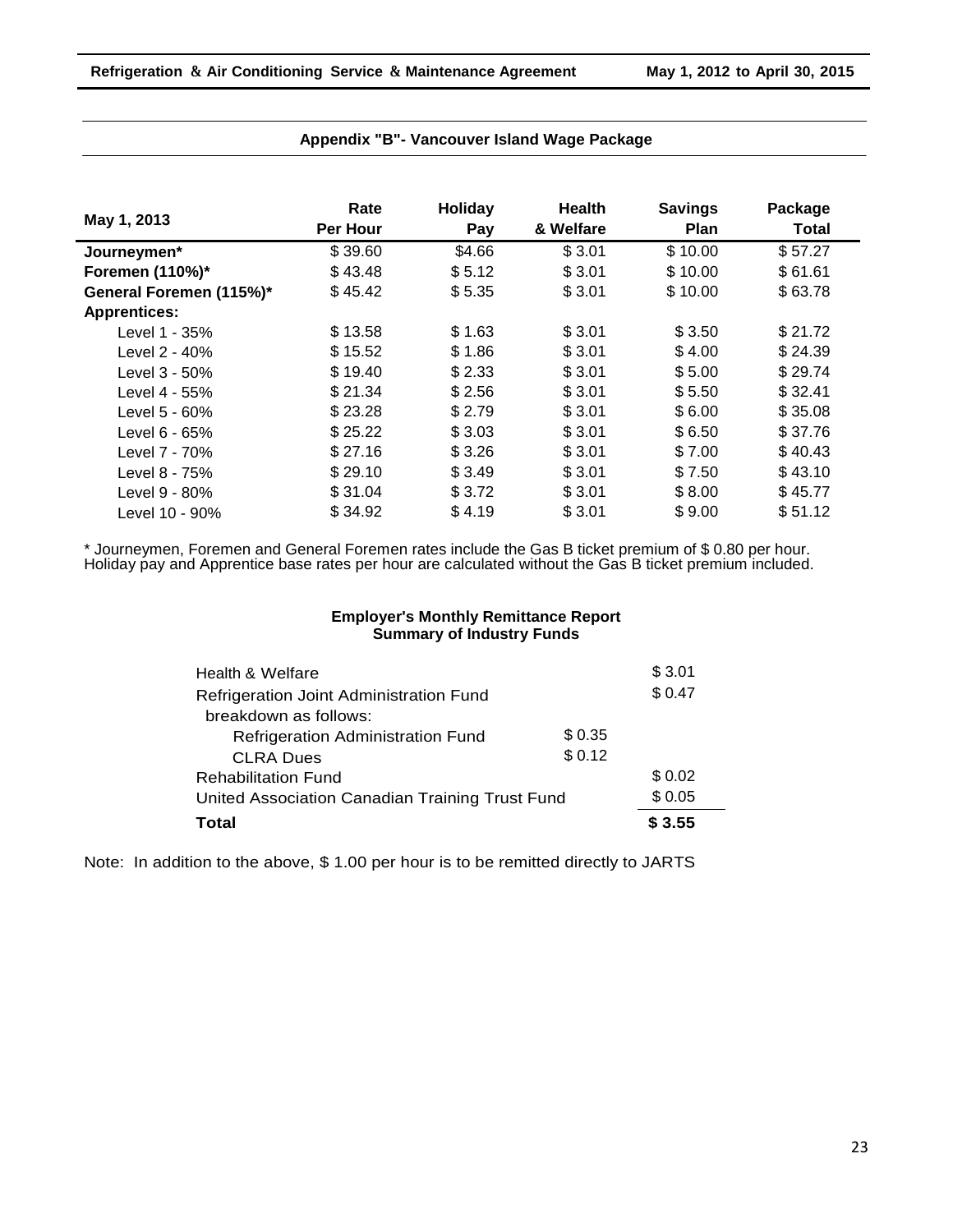| May 1, 2014             | Rate     | Holiday | <b>Health</b> | <b>Savings</b> | Package |
|-------------------------|----------|---------|---------------|----------------|---------|
|                         | Per Hour | Pay     | & Welfare     | <b>Plan</b>    | Total   |
| Journeymen*             | \$40.81  | \$4.80  | \$3.01        | \$10.00        | \$58.62 |
| Foremen (110%)*         | \$44.81  | \$5.28  | \$3.01        | \$10.00        | \$63.10 |
| General Foremen (115%)* | \$46.81  | \$5.52  | \$3.01        | \$10.00        | \$65.34 |
| <b>Apprentices:</b>     |          |         |               |                |         |
| Level 1 - 35%           | \$14.00  | \$1.68  | \$3.01        | \$3.50         | \$22.19 |
| Level 2 - 40%           | \$16.00  | \$1.92  | \$3.01        | \$4.00         | \$24.93 |
| Level 3 - 50%           | \$20.01  | \$2.40  | \$3.01        | \$5.00         | \$30.42 |
| Level 4 - 55%           | \$22.01  | \$2.64  | \$3.01        | \$5.50         | \$33.16 |
| Level 5 - 60%           | \$24.01  | \$2.88  | \$3.01        | \$6.00         | \$35.90 |
| Level 6 - 65%           | \$26.01  | \$3.12  | \$3.01        | \$6.50         | \$38.64 |
| Level 7 - 70%           | \$28.01  | \$3.36  | \$3.01        | \$7.00         | \$41.38 |
| Level 8 - 75%           | \$30.01  | \$3.60  | \$3.01        | \$7.50         | \$44.12 |
| Level 9 - 80%           | \$32.01  | \$3.84  | \$3.01        | \$8.00         | \$46.86 |
| Level 10 - 90%          | \$36.01  | \$4.32  | \$3.01        | \$9.00         | \$52.34 |

#### **Appendix "B"- Vancouver Island Wage Package**

\* Journeymen, Foremen and General Foremen rates include the Gas B ticket premium of \$ 0.80 per hour. Holiday pay and Apprentice base rates per hour are calculated without the Gas B ticket premium included.

#### **Employer's Monthly Remittance Report Summary of Industry Funds**

| Health & Welfare                                |         | \$3.01 |
|-------------------------------------------------|---------|--------|
| Refrigeration Joint Administration Fund         |         | \$0.47 |
| breakdown as follows:                           |         |        |
| Refrigeration Administration Fund               | \$ 0.35 |        |
| <b>CLRA Dues</b>                                | \$0.12  |        |
| <b>Rehabilitation Fund</b>                      |         | \$0.02 |
| United Association Canadian Training Trust Fund | \$0.05  |        |
| <b>Total</b>                                    |         | \$3.55 |